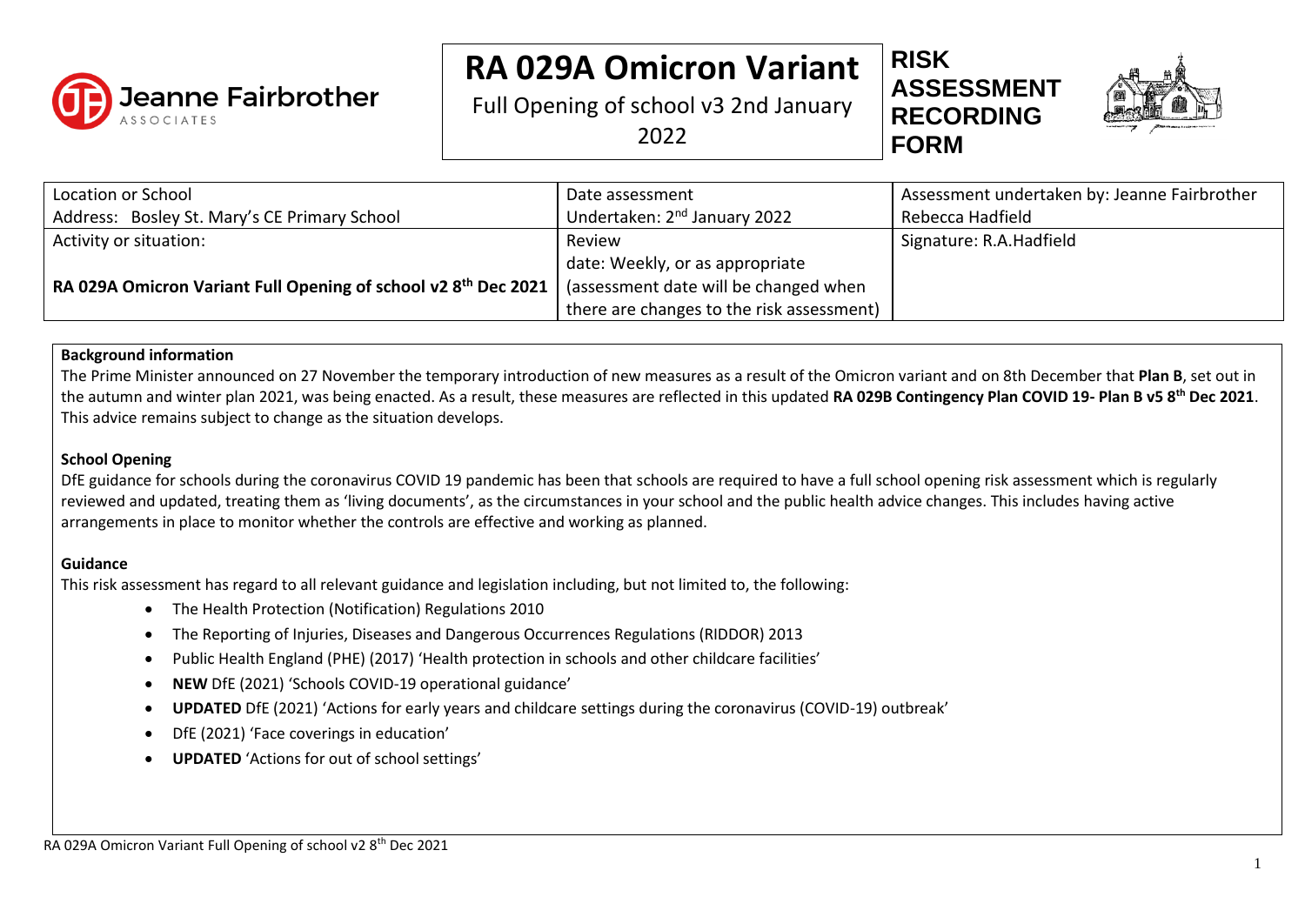#### **Important**

The DfE use the terms '**must**' and **'should'** throughout their guidance. The term **'must'** for when the person in question is legally required to do something and '**should'** when the advice set out should be followed unless there is a good reason not to.

#### **Legislation and guidance**

Health and Safety at Work Act etc. 1974 Management of H&S at Work Regulations 1999 Workplace (Health, Safety and Welfare) Regulations 1992 DfE Actions for schools plus associated COVID 19 Guidance Public Health England Guidance *N.B. All risk assessments referred to within this document have been revised and are available on our website* **[www.jeannefairbrotherassociates.com](http://www.jeannefairbrotherassociates.com/)**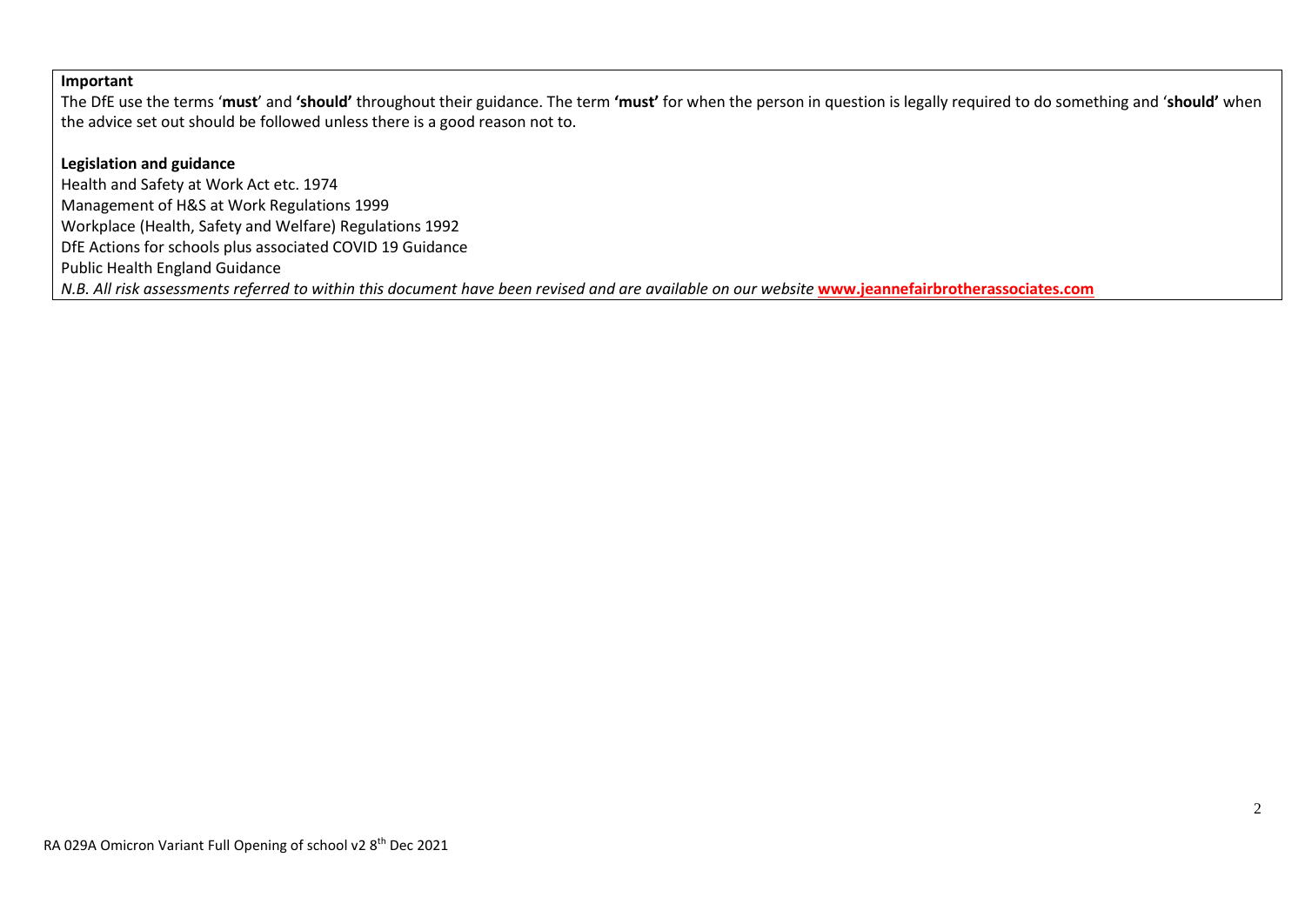| 1) Hazard / Activity                                                                                                          | 2) Who can be harmed and<br>how?                                                      | 3) What controls exist to reduce the risk?<br>Have you followed the hierarchy of controls (eliminate,<br>substitute etc)?                                                                                                                                                                                                                                                                                                                                                                                                                                                                                                                                                                                                                                                                                                                                                                                                                                                                                                                                        | <b>Risk Score</b><br>Consequence<br>X Likelihood | 4) Any further action.<br>This should be included in<br>the action plan (5), below |
|-------------------------------------------------------------------------------------------------------------------------------|---------------------------------------------------------------------------------------|------------------------------------------------------------------------------------------------------------------------------------------------------------------------------------------------------------------------------------------------------------------------------------------------------------------------------------------------------------------------------------------------------------------------------------------------------------------------------------------------------------------------------------------------------------------------------------------------------------------------------------------------------------------------------------------------------------------------------------------------------------------------------------------------------------------------------------------------------------------------------------------------------------------------------------------------------------------------------------------------------------------------------------------------------------------|--------------------------------------------------|------------------------------------------------------------------------------------|
| Failure to assess the risks of<br>COVID 19 (including<br><b>Omicron) transmission in</b><br>school.                           | Staff, pupils, visitors,<br>contractors increased risk<br>of transmission of COVID 19 | School has assessed the reasonably foreseeable risks of<br>$\bullet$<br>transmission of COVID 19<br>The risk assessment is regularly reviewed as circumstances<br>$\bullet$<br>in school and the public health advice changes.<br>School monitors whether the controls in place are effective.                                                                                                                                                                                                                                                                                                                                                                                                                                                                                                                                                                                                                                                                                                                                                                   | $3X2=6$                                          | No additional actions to<br>complete                                               |
| <b>Failing to have adequate</b><br>outbreak<br>management/contingency<br>plans to allow for stepping<br>measures up and down. | Staff, pupils, visitors,<br>contractors increased risk<br>of transmission of COVID 19 | School has a Coronavirus (COVID-19) Contingency Plan risk<br>$\bullet$<br>assessment. See RA 029B Contingency plan latest version<br>(also known as an outbreak management plan) if<br>restrictions need to be implemented due to COVID 19<br>variants outbreak.<br>Remote education plans are in place for pupils who are self-<br>isolating or shielding.<br>School will call the DfE helpline on 0800 046 8687 selecting<br>option 1 for advice on the action to take in response to a<br>positive case who will escalate the issue to the local health<br>protection team where necessary and advise if any<br>additional action is required, such as implementing<br>elements of the outbreak management plan.<br>School will follow measures recommended by the Local<br>Authority, Director of Public Health and local protection<br>teams (HPTs) as part of the outbreak management<br>responsibilities.<br>O Cheshire & Merseyside PHE contact 0344 225 0562<br>Public Health and the Local Authority will be informed of<br>any outbreaks via NHS T&T. | $3X2=6$                                          | No additional actions to<br>complete                                               |
| Communication                                                                                                                 | Staff, pupils, visitors,<br>contractors increased risk<br>of transmission of COVID 19 | School follows latest DfE, PHE & Gov.uk, Merseyside &<br>$\bullet$<br>Cheshire PH Team and LA guidance                                                                                                                                                                                                                                                                                                                                                                                                                                                                                                                                                                                                                                                                                                                                                                                                                                                                                                                                                           | $3X2=6$                                          | <b>Ensure that correct</b><br>information id displayed<br>on the school website    |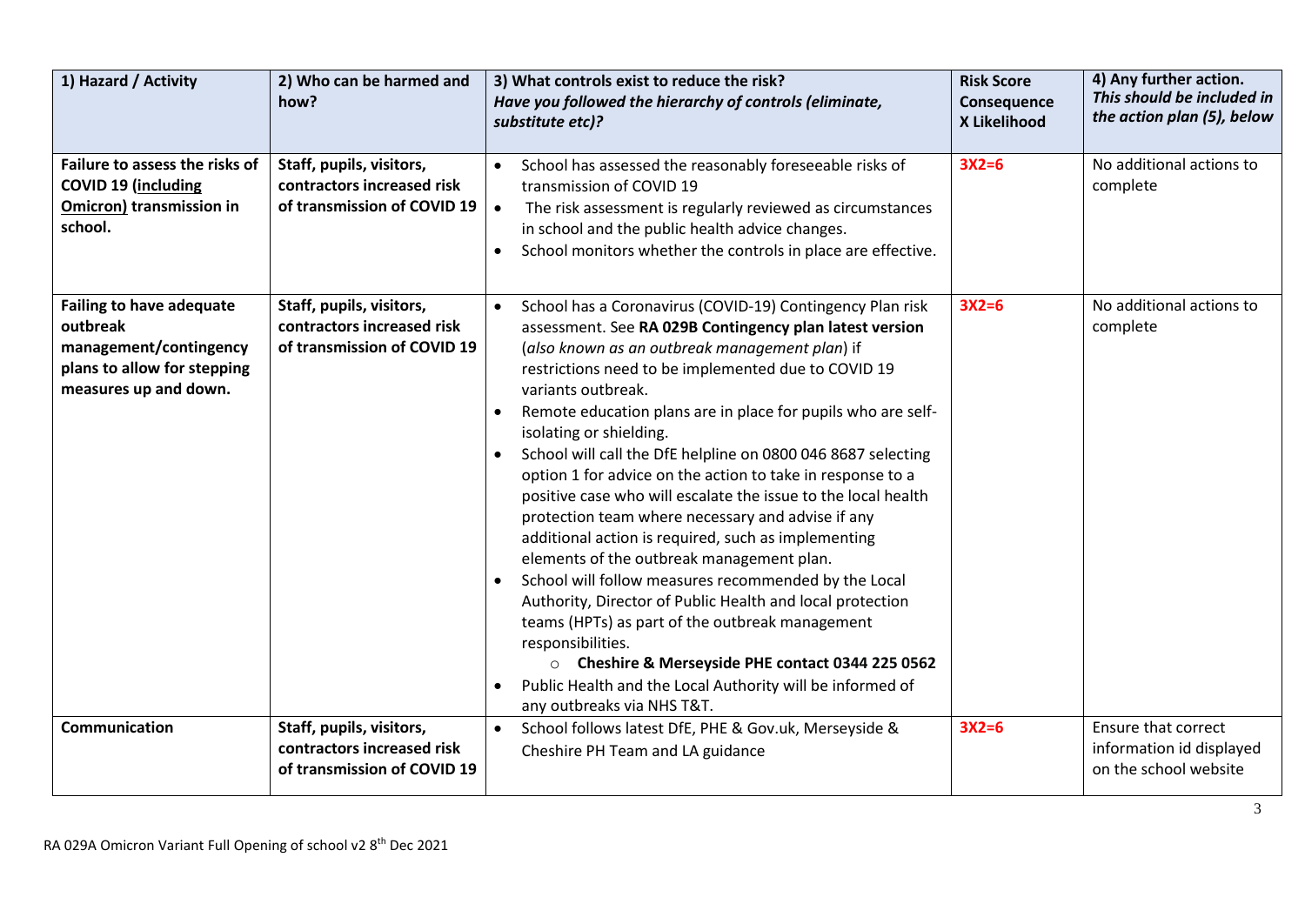| 1) Hazard / Activity                  | 2) Who can be harmed and<br>how?                                                       | 3) What controls exist to reduce the risk?<br>Have you followed the hierarchy of controls (eliminate,<br>substitute etc)?                                                                                                                                                                                                                                                                                                                                                                                                                                                                                                                                                         | <b>Risk Score</b><br>Consequence<br>X Likelihood | 4) Any further action.<br>This should be included in<br>the action plan (5), below |
|---------------------------------------|----------------------------------------------------------------------------------------|-----------------------------------------------------------------------------------------------------------------------------------------------------------------------------------------------------------------------------------------------------------------------------------------------------------------------------------------------------------------------------------------------------------------------------------------------------------------------------------------------------------------------------------------------------------------------------------------------------------------------------------------------------------------------------------|--------------------------------------------------|------------------------------------------------------------------------------------|
|                                       |                                                                                        | Latest version RA 029A Omicron Variant Full Opening of<br>school v1 published to website & shared with unions, LA &<br>governors.<br>Clear communication sent to parents and pupils with a link<br>on the school website covering all aspects of how school will<br>function.<br>Regular staff briefings held to cover any changes to<br>arrangements.<br>School has shared with all staff the measures in place and<br>involved staff & the governing body in that process.<br>A record is kept of all visitors and contractors that come to<br>the school site.                                                                                                                 |                                                  |                                                                                    |
| <b>Wellbeing - staff &amp; pupils</b> | <b>Staff &amp; pupils exposed to</b><br>mental health issues due to<br><b>COVID 19</b> | Staff are vigilant in discerning pupil mental health and<br>discuss concerns with Headteacher and / or SENDCO<br>The school provides opportunities for pupils to talk about<br>their mental health and experiences during the pandemic.<br>Pupils have access to pastoral support and activities, (e.g.<br>opportunities to renew and develop friendships) through<br>our whole school emphasis on emotional health and<br>wellbeing<br>Headteacher (VR) is undergoing training as senior mental<br>health lead<br>Staff helpline displayed in communal areas<br>Formal therapeutic support available for pupils through<br>partnerships with Cheshire Play Therapy and SWaNS CIC | $3X2=6$                                          | No additional actions to<br>complete                                               |
| <b>Face coverings</b>                 | Staff, pupils, visitors,<br>contractors increased risk<br>of transmission of COVID 19  | All schools Staff and adult visitors should wear a face<br>$\bullet$<br>covering when moving around the premises, outside of<br>classrooms, such as in corridors and communal areas.                                                                                                                                                                                                                                                                                                                                                                                                                                                                                              | $3X2=6$                                          | No additional actions to<br>complete                                               |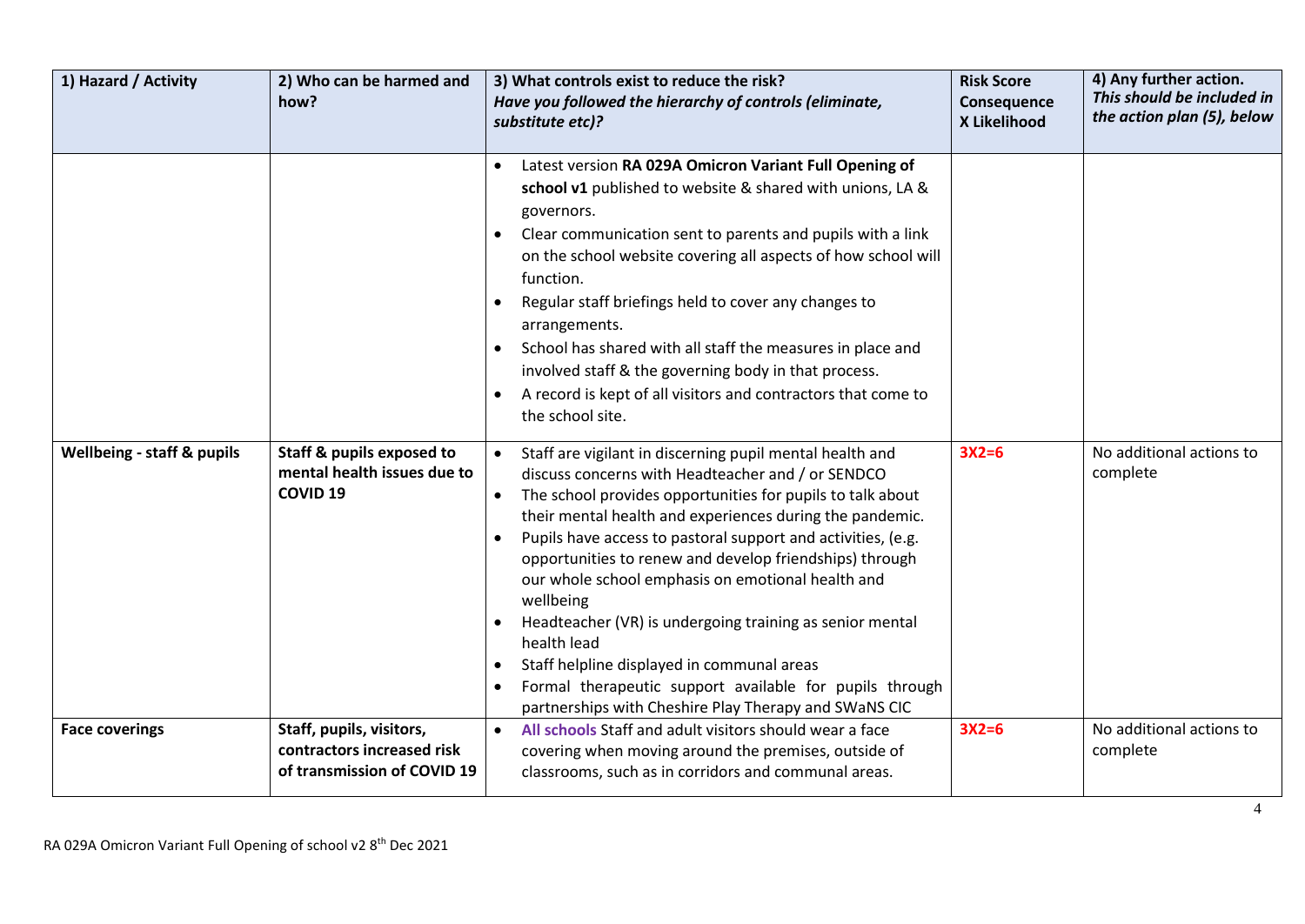| 1) Hazard / Activity | 2) Who can be harmed and<br>how? | 3) What controls exist to reduce the risk?<br>Have you followed the hierarchy of controls (eliminate,<br>substitute etc)?                                                                                                                                                                                                                                                                                                                                                                                                                                                                                                                                                                                                                                                                                                                                                                                                                                                                                                                                                                                                                                                                                                                                                                                                                                                                                                                                                                                                                                                          | <b>Risk Score</b><br>Consequence<br>X Likelihood | 4) Any further action.<br>This should be included in<br>the action plan (5), below |
|----------------------|----------------------------------|------------------------------------------------------------------------------------------------------------------------------------------------------------------------------------------------------------------------------------------------------------------------------------------------------------------------------------------------------------------------------------------------------------------------------------------------------------------------------------------------------------------------------------------------------------------------------------------------------------------------------------------------------------------------------------------------------------------------------------------------------------------------------------------------------------------------------------------------------------------------------------------------------------------------------------------------------------------------------------------------------------------------------------------------------------------------------------------------------------------------------------------------------------------------------------------------------------------------------------------------------------------------------------------------------------------------------------------------------------------------------------------------------------------------------------------------------------------------------------------------------------------------------------------------------------------------------------|--------------------------------------------------|------------------------------------------------------------------------------------|
|                      |                                  |                                                                                                                                                                                                                                                                                                                                                                                                                                                                                                                                                                                                                                                                                                                                                                                                                                                                                                                                                                                                                                                                                                                                                                                                                                                                                                                                                                                                                                                                                                                                                                                    |                                                  |                                                                                    |
|                      |                                  | In order to be most effective, a face covering should fit<br>securely around the face to cover the nose and mouth and<br>be made of a breathable material capable of filtering<br>airborne particles.<br>Face visors or shields can be worn by those exempt from<br>wearing a face covering but they are not an equivalent<br>alternative in terms of source control of virus transmission.<br>They should only be used after carrying out a risk<br>assessment for the specific situation and should always be<br>cleaned appropriately.<br>A face visor or shield may be worn in addition to a face<br>covering but not instead of one. This is because face visors<br>or shields do not adequately cover the nose and mouth, and<br>do not filter airborne particles.<br>Transparent face coverings may be worn by those who<br>communicate through lip-reading or facial expressions.<br>School outbreak management plans cover the possibility of<br>face coverings being reintroduced:<br>transparent face coverings can also be worn.<br>face visors or shields can be worn only after<br>$\circ$<br>carrying out a risk assessment for the specific<br>situation and should always be cleaned<br>appropriately.<br>School will not prevent individuals from entering or attending<br>school if they are not wearing a face covering, if exempt.<br>School has a supply of face coverings available<br>$\bullet$<br>Clear instructions are provided on how to put on, remove,<br>store, and dispose of face coverings.<br>Face coverings can be disposed of in normal waste |                                                  |                                                                                    |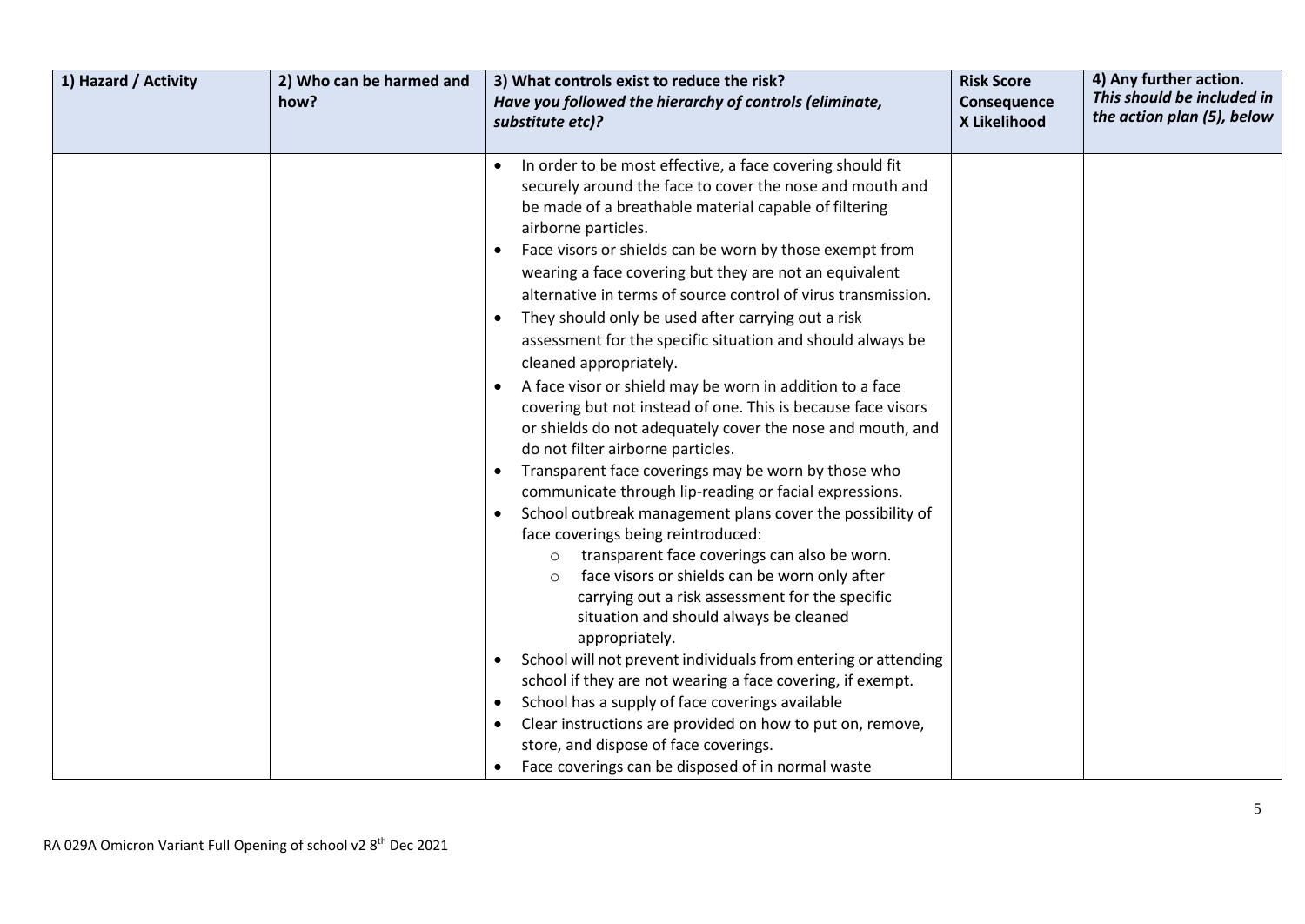| 1) Hazard / Activity                                                                                        | 2) Who can be harmed and<br>how?                                                      | 3) What controls exist to reduce the risk?<br>Have you followed the hierarchy of controls (eliminate,<br>substitute etc)?                                                                                                                                                                                                                                                                                                                                                                                                                                                                                                                                                                               | <b>Risk Score</b><br>Consequence<br>X Likelihood | 4) Any further action.<br>This should be included in<br>the action plan (5), below |
|-------------------------------------------------------------------------------------------------------------|---------------------------------------------------------------------------------------|---------------------------------------------------------------------------------------------------------------------------------------------------------------------------------------------------------------------------------------------------------------------------------------------------------------------------------------------------------------------------------------------------------------------------------------------------------------------------------------------------------------------------------------------------------------------------------------------------------------------------------------------------------------------------------------------------------|--------------------------------------------------|------------------------------------------------------------------------------------|
|                                                                                                             |                                                                                       | Poster<br>$\bullet$<br>https://assets.publishing.service.gov.uk/government/upload<br>s/system/uploads/attachment_data/file/1039917/face-<br>coverings-omicron-poster-v3.pdf                                                                                                                                                                                                                                                                                                                                                                                                                                                                                                                             |                                                  |                                                                                    |
| <b>PPE</b>                                                                                                  | Staff, pupils, visitors,<br>contractors increased risk<br>of transmission of COVID 19 | Most staff in education, childcare and children's social care<br>settings will not require PPE in response to COVID-19<br>beyond what they would normally need for their work.<br>Additional PPE for COVID-19 is only required in a very<br>limited number of scenarios:<br>If a child, young person or student becomes ill with<br>$\circ$<br>COVID 19 symptoms and only if close contact is<br>necessary<br>when performing aerosol generating procedures<br>AGP's<br>When working with pupils who cough, spit, vomit or require<br>intimate care but do not have coronavirus symptoms, staff<br>only wear PPE that would routinely be worn.<br>Staff are trained in correct use and disposal of PPE. | $3X2=6$                                          | Ensure stocks of PPE are<br>replenished                                            |
| School fails to ensure good<br>hygiene & cleaning<br>standards in school to<br>reduce risk of transmission. | Staff, pupils, visitors,<br>contractors increased risk<br>of transmission of COVID 19 | Hand hygiene -<br>School will continue to ensure that staff & pupils maintain<br>high standards of hand hygiene.<br>Suitable facilities are provided for individuals to<br>wash/sanitise their hands regularly<br>Pupils are supervised, where appropriate, to use hand<br>sanitizer safely.<br><b>Respiratory hygiene</b>                                                                                                                                                                                                                                                                                                                                                                              | $3X2=6$                                          | No additional actions to<br>complete                                               |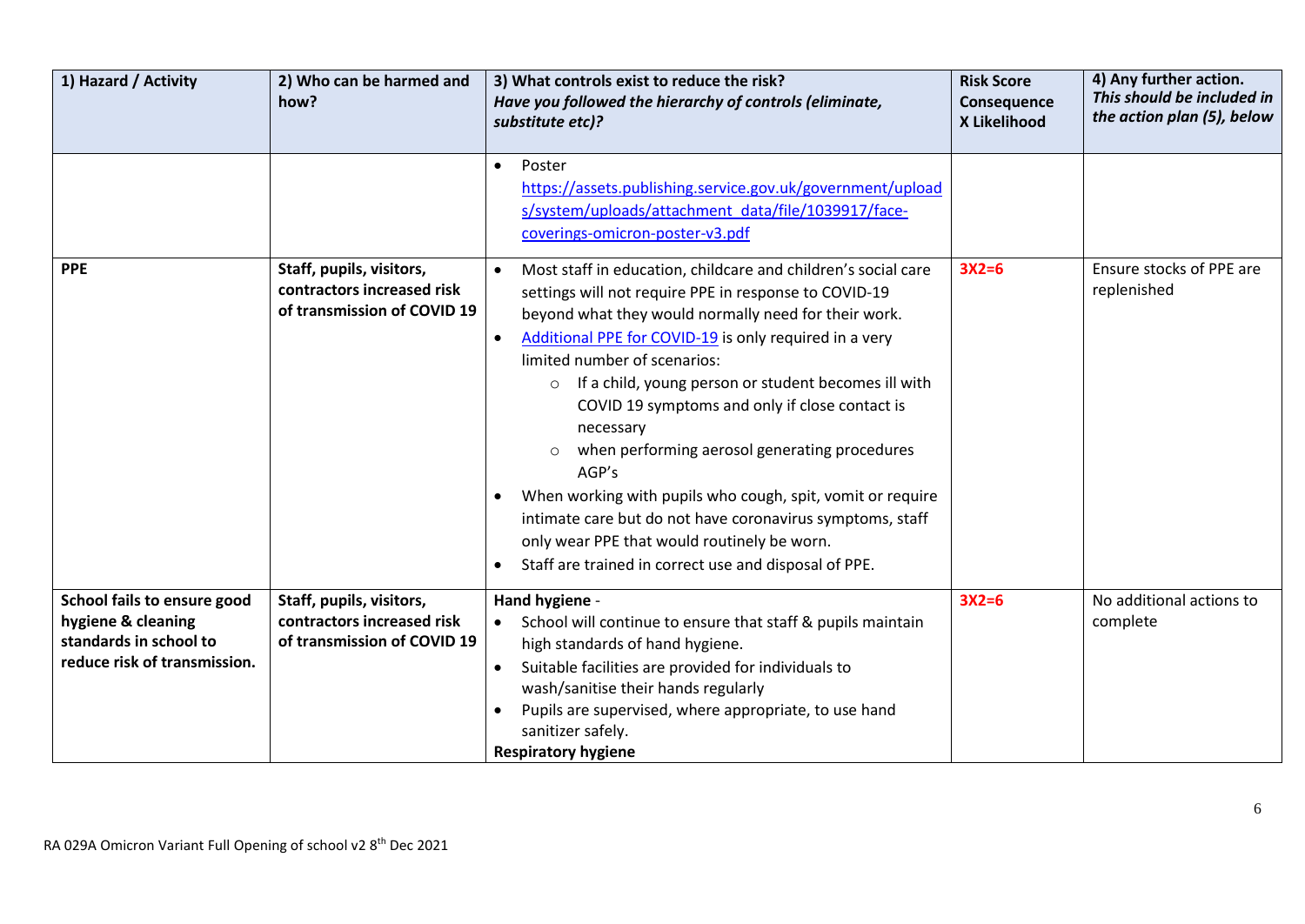| 1) Hazard / Activity     | 2) Who can be harmed and<br>how?                                                      | 3) What controls exist to reduce the risk?<br>Have you followed the hierarchy of controls (eliminate,<br>substitute etc)?                                                                                                                                                                                                                                                                                                                                                                                                                                                                                                                                                                                                                                                                                                                                                                                                                   | <b>Risk Score</b><br>Consequence<br>X Likelihood | 4) Any further action.<br>This should be included in<br>the action plan (5), below |
|--------------------------|---------------------------------------------------------------------------------------|---------------------------------------------------------------------------------------------------------------------------------------------------------------------------------------------------------------------------------------------------------------------------------------------------------------------------------------------------------------------------------------------------------------------------------------------------------------------------------------------------------------------------------------------------------------------------------------------------------------------------------------------------------------------------------------------------------------------------------------------------------------------------------------------------------------------------------------------------------------------------------------------------------------------------------------------|--------------------------------------------------|------------------------------------------------------------------------------------|
|                          |                                                                                       | School emphasises the 'catch it, bin it, kill it' approach with<br>bins & tissues available.<br>Cleaning<br>School will maintain appropriate cleaning regimes, using<br>standard products such as detergents with a focus on<br>frequently touched areas.<br>Appropriate cleaning schedules are in place and include<br>regular cleaning of areas and equipment.<br>Additional cleaning of the toilets before lunchtime<br>Enhanced daily cleaning schedule by the site maintenance<br>officer.                                                                                                                                                                                                                                                                                                                                                                                                                                             |                                                  |                                                                                    |
| <b>Social distancing</b> | Staff, pupils, visitors,<br>contractors increased risk<br>of transmission of COVID 19 | School has planned and risk assessed carefully following<br>the latest DfE/PHE guidance<br>School will consult Local Authority COVID helpline for<br>$\bullet$<br>specific advice if required<br>Assemblies will be held in the school hall, a large ventilated<br>space<br>Staggered starts, lunch and breaks to limit numbers do not<br>need to take place.<br>Staff meetings have 5 attendees at most. They will be held<br>in Oak classroom which is a larger, well-ventilated space<br>Staffrooms are well-ventilated, staff wear a face covering<br>and there are few members of staff in school<br>Meetings, including with governors, parents, teams, Zoom<br>etc. may continue.<br>Teaching or holding meetings in well-ventilated areas<br>wherever possible, such as outdoors or indoors with<br>windows open.<br>School has outbreak management plans in place to take<br>further measures if it becomes necessary due to local | $3X2=6$                                          | No additional actions to<br>complete                                               |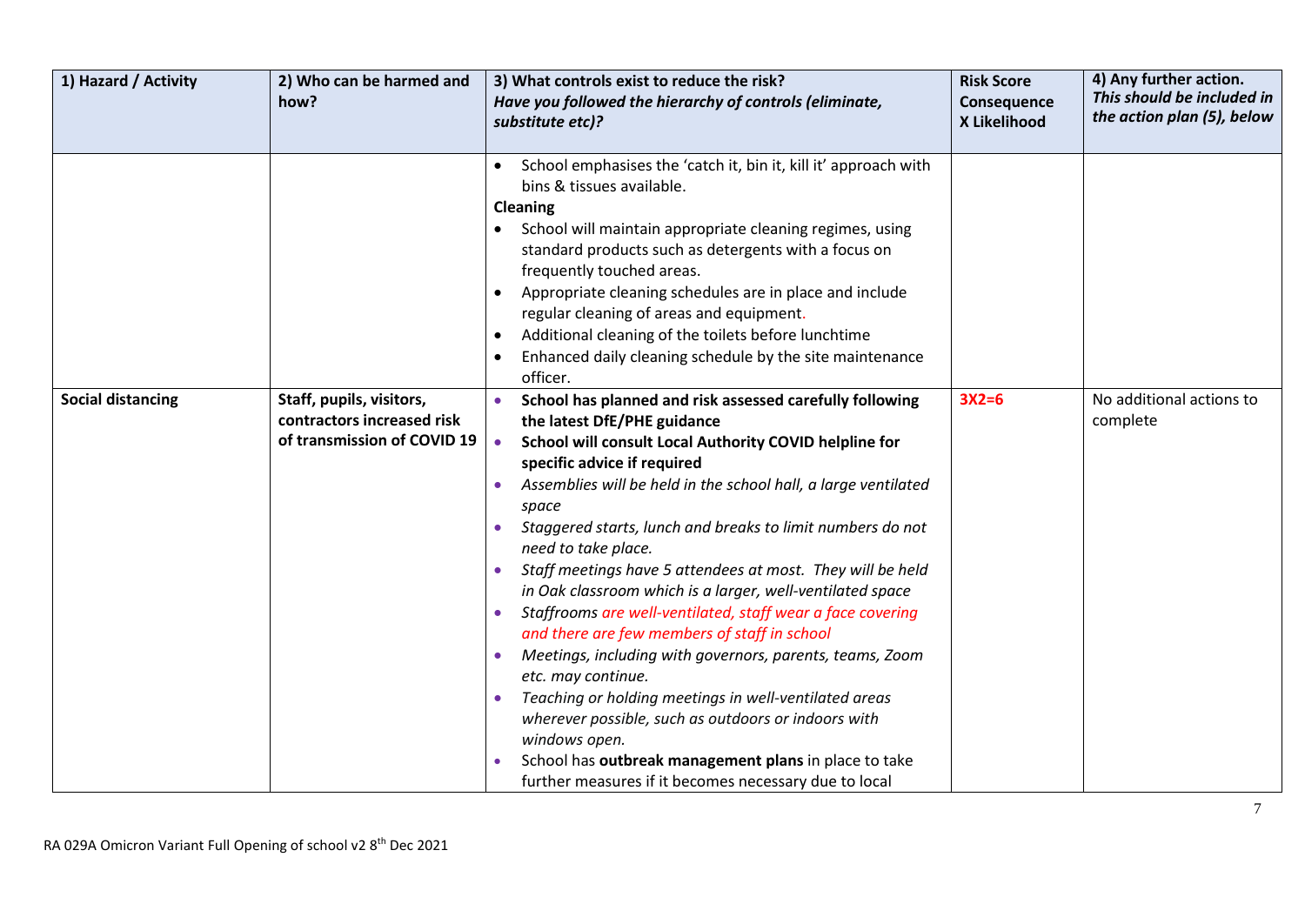| 1) Hazard / Activity                                                                  | 2) Who can be harmed and<br>how?                                                      | 3) What controls exist to reduce the risk?<br>Have you followed the hierarchy of controls (eliminate,<br>substitute etc)?                                                                                                                                                                                                                                                                                                                                                                                                                                                                                                                                                                                                                                                                                | <b>Risk Score</b><br>Consequence<br>X Likelihood | 4) Any further action.<br>This should be included in<br>the action plan (5), below |
|---------------------------------------------------------------------------------------|---------------------------------------------------------------------------------------|----------------------------------------------------------------------------------------------------------------------------------------------------------------------------------------------------------------------------------------------------------------------------------------------------------------------------------------------------------------------------------------------------------------------------------------------------------------------------------------------------------------------------------------------------------------------------------------------------------------------------------------------------------------------------------------------------------------------------------------------------------------------------------------------------------|--------------------------------------------------|------------------------------------------------------------------------------------|
|                                                                                       |                                                                                       | outbreaks or increases in cases at the instruction of PHE<br>Teams. See RA 029B Contingency Plan<br>Due to the size of the school, bubbles have not been<br>necessary previously                                                                                                                                                                                                                                                                                                                                                                                                                                                                                                                                                                                                                         |                                                  |                                                                                    |
| <b>Events in school</b>                                                               | Staff, pupils, visitors,<br>contractors increased risk<br>of transmission of COVID 19 | School has planned and completed a separate risk<br>assessment for any events held inn school and has<br>carefully following the latest DfE/PHE guidance<br>School will consult Local Authority COVID helpline for<br>$\bullet$<br>specific advice if required on holding events<br>Parents evenings have been risk assessed and will be held<br>virtually<br>Christmas performances and events have been risk assessed<br>and will be held in the local church (St. Mary the Virgin,<br>Bosley). This is a large, well ventilated space and attendees<br>are limited to a maximum of 2 per family. There will be two<br>separate performances - one for Blossom and Willow class,<br>and another for Oak class. Attendees will be asked to follow<br>covid procedures as issued by the local authority. | $3X2=6$                                          | No additional actions to<br>complete                                               |
| <b>Ventilation - failure to</b><br>ensure all occupied spaces<br>are well ventilated. | Staff, pupils, visitors,<br>contractors increased risk<br>of transmission of COVID 19 | When school is in operation, it is well ventilated with<br>comfortable teaching environments.<br>No poorly ventilated spaces have been identified<br>$\bullet$<br>When holding events where visitors are on site e.g. school<br>plays, ventilation is increased.<br>School opens external windows, doors & internal doors (if<br>they are not fire doors and where safe to do so) to increase<br>ventilation.<br>During colder weather, the need for increased ventilation<br>while maintaining a comfortable temperature is balanced,                                                                                                                                                                                                                                                                   | $3X2=6$                                          | No additional actions to<br>complete                                               |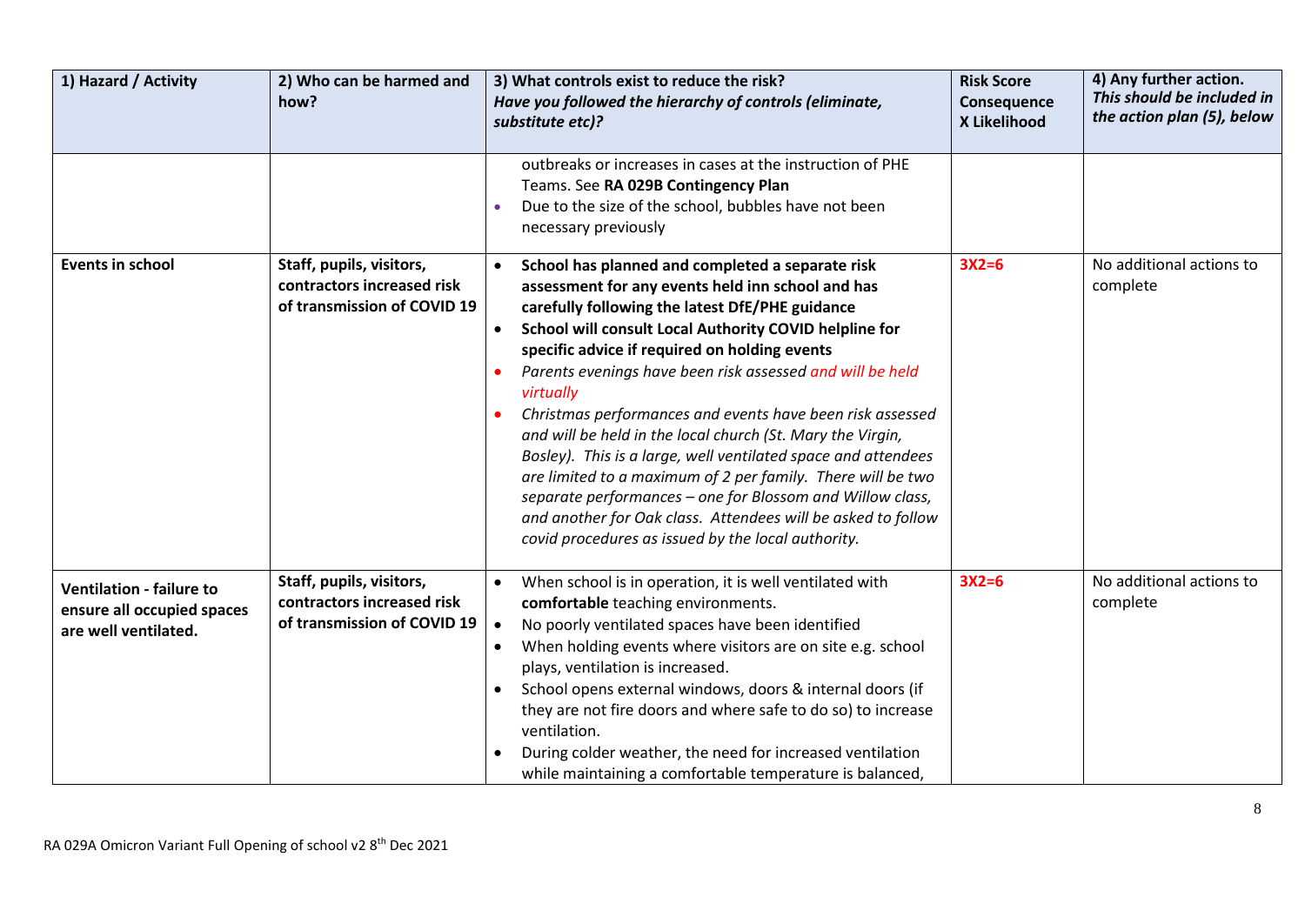| 1) Hazard / Activity          | 2) Who can be harmed and<br>how?                          | 3) What controls exist to reduce the risk?<br>Have you followed the hierarchy of controls (eliminate,<br>substitute etc)?                                                                                                                                                                                                                                                                                                                                                                                                                                                                                                                                                                                                                                                                                                                                     | <b>Risk Score</b><br>Consequence<br>X Likelihood | 4) Any further action.<br>This should be included in<br>the action plan (5), below |
|-------------------------------|-----------------------------------------------------------|---------------------------------------------------------------------------------------------------------------------------------------------------------------------------------------------------------------------------------------------------------------------------------------------------------------------------------------------------------------------------------------------------------------------------------------------------------------------------------------------------------------------------------------------------------------------------------------------------------------------------------------------------------------------------------------------------------------------------------------------------------------------------------------------------------------------------------------------------------------|--------------------------------------------------|------------------------------------------------------------------------------------|
|                               |                                                           | opening higher vents, arranging seating away from draughts.<br>(See HSE Balancing ventilation with keeping people warm)<br>In cooler weather to reduce thermal discomfort caused by<br>increased ventilation, pupils can wear additional, suitable<br>indoor items of clothing in addition to their usual uniform<br>Purging or airing rooms as frequently as possible to improve<br>ventilation usually when the room is unoccupied.<br>Outside space will be used, where practical.<br>See The Health and Safety Executive quidance on air<br>conditioning and ventilation during the coronavirus outbreak &<br><b>CIBSE COVID</b> advice provides more information.                                                                                                                                                                                        |                                                  |                                                                                    |
| <b>Positive case</b>          | Staff, pupils, visitors,                                  | All settings                                                                                                                                                                                                                                                                                                                                                                                                                                                                                                                                                                                                                                                                                                                                                                                                                                                  | $3X2=6$                                          | No additional actions to                                                           |
| All settings unless indicated | contractors increased risk<br>of transmission of COVID 19 | Pupils, staff and other adults should follow public health<br>stay at home advice<br>Pupils, staff and other adults should not come into<br>$\bullet$<br>school if they have symptoms, have had a positive test<br>result or are required to quarantine.<br>If anyone develops COVID-19 symptoms, however mild,<br>they will be sent home and advised to follow public<br>health advice.<br>Since Wednesday 22 December 2021 the 10-day self-<br>isolation period for people who record a positive PCR<br>test result for COVID-19 has been reduced to 7 days in<br>most circumstances, unless the individual cannot test<br>for any reason.<br>Individuals may now take LFD tests on day 6 and day 7<br>of their self-isolation period. Those who receive two<br>negative test results are no longer required to complete<br>10 full days of self-isolation. |                                                  | complete                                                                           |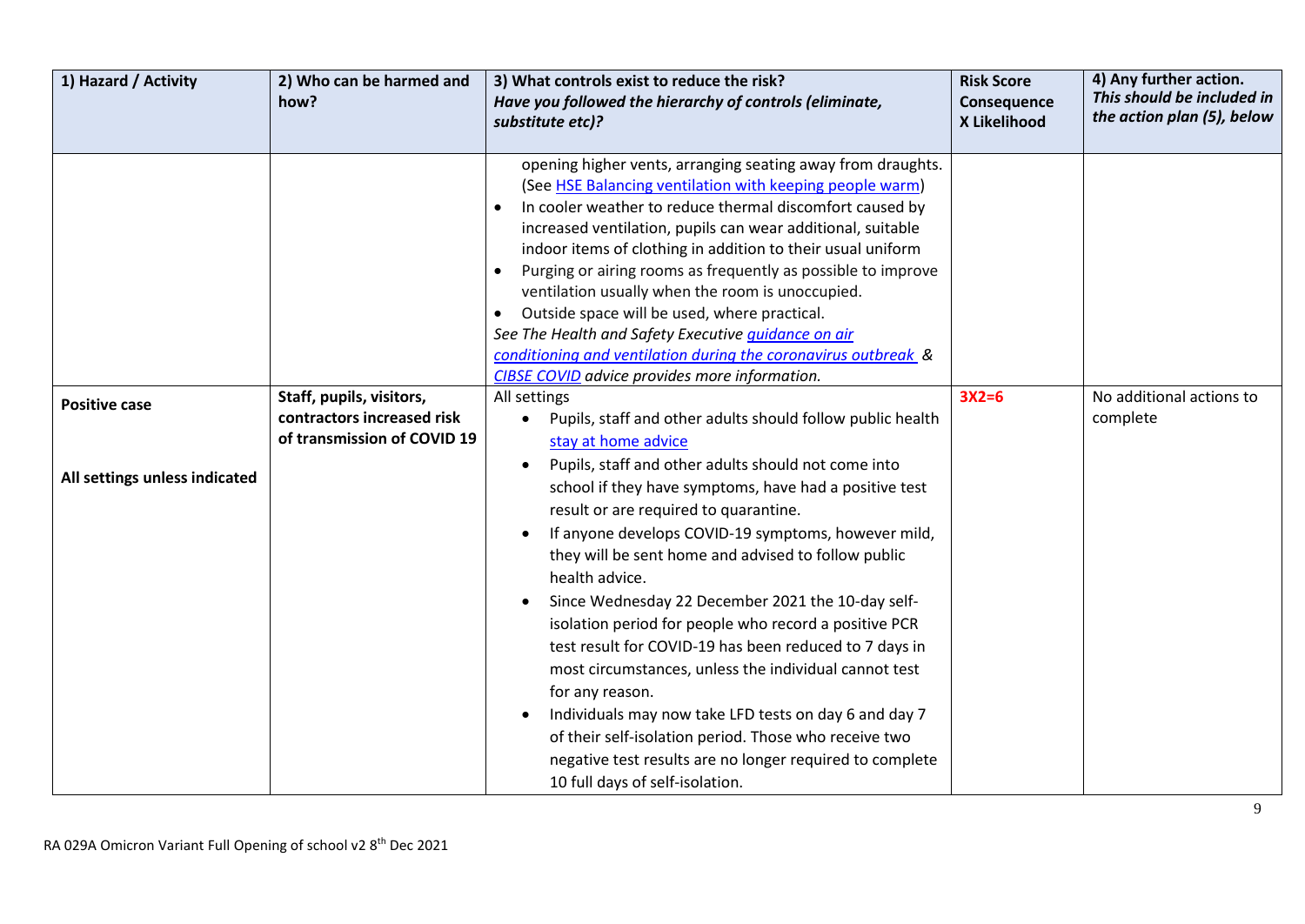| 1) Hazard / Activity                                                                | 2) Who can be harmed and<br>how?                                                      | 3) What controls exist to reduce the risk?<br>Have you followed the hierarchy of controls (eliminate,<br>substitute etc)?                                                                                                                                                                                                                                                                                                                                                                                                                                                                                                                                                                                                                                                                                                                                                                                                                                                                                                                                                              | <b>Risk Score</b><br>Consequence<br>X Likelihood | 4) Any further action.<br>This should be included in<br>the action plan (5), below |
|-------------------------------------------------------------------------------------|---------------------------------------------------------------------------------------|----------------------------------------------------------------------------------------------------------------------------------------------------------------------------------------------------------------------------------------------------------------------------------------------------------------------------------------------------------------------------------------------------------------------------------------------------------------------------------------------------------------------------------------------------------------------------------------------------------------------------------------------------------------------------------------------------------------------------------------------------------------------------------------------------------------------------------------------------------------------------------------------------------------------------------------------------------------------------------------------------------------------------------------------------------------------------------------|--------------------------------------------------|------------------------------------------------------------------------------------|
|                                                                                     |                                                                                       | See chart for full details<br>$\bullet$<br>https://assets.publishing.service.gov.uk/government/up<br>loads/system/uploads/image_data/file/139357/Isolatio<br>n graphic 960 x 640 .png                                                                                                                                                                                                                                                                                                                                                                                                                                                                                                                                                                                                                                                                                                                                                                                                                                                                                                  |                                                  |                                                                                    |
| <b>NHS Test &amp; Trace - School</b><br>failing to manage tracing<br>close contacts | Staff, pupils, visitors,<br>contractors increased risk<br>of transmission of COVID 19 | <b>All settings</b><br>O Close contacts in schools are now identified by NHS Test<br>and Trace and education settings will no longer be<br>expected to undertake contact tracing.<br>NHS Test and Trace will work with the positive case<br>$\circ$<br>and/or their parent to identify close contacts.<br>Contacts from a school setting will only be traced by<br>$\circ$<br>NHS Test and Trace where the positive case or their<br>parent specifically identifies the individual as being a<br>close contact.<br>From 14 December 2021,<br>$\circ$<br>Adults who are fully vaccinated and all children<br>$\circ$<br>and young people aged between 5 and 18 years<br>and 6 months identified as a contact of<br>someone with COVID-19 are strongly advised to<br>take a LFD test every day for 7 days and<br>continue to attend their setting as normal,<br>unless they have a positive test result.<br>Daily testing of close contacts applies to all contacts who<br>$\circ$<br>are:<br>fully vaccinated adults - people who have had 2<br>$\circ$<br>doses of an approved vaccine | $3X2=6$                                          | No additional actions<br>identified                                                |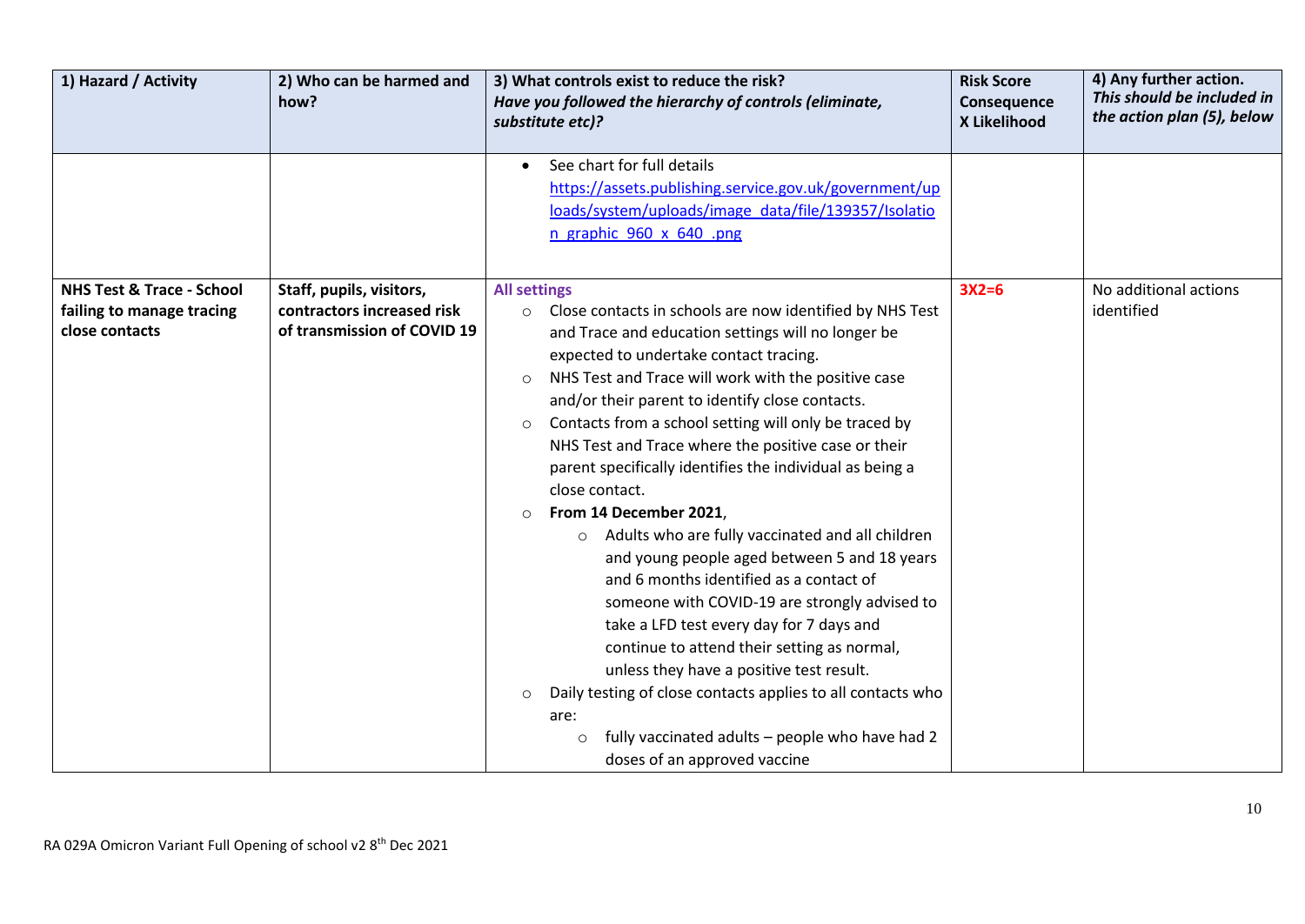| 1) Hazard / Activity                                                                                                                                                                                                                                                                                        | 2) Who can be harmed and<br>how?                                                      | 3) What controls exist to reduce the risk?<br>Have you followed the hierarchy of controls (eliminate,<br>substitute etc)?                                                                                                                                                                                                                                                                                                                                                                                                                                                                                                                                            | <b>Risk Score</b><br>Consequence<br>X Likelihood | 4) Any further action.<br>This should be included in<br>the action plan (5), below |
|-------------------------------------------------------------------------------------------------------------------------------------------------------------------------------------------------------------------------------------------------------------------------------------------------------------|---------------------------------------------------------------------------------------|----------------------------------------------------------------------------------------------------------------------------------------------------------------------------------------------------------------------------------------------------------------------------------------------------------------------------------------------------------------------------------------------------------------------------------------------------------------------------------------------------------------------------------------------------------------------------------------------------------------------------------------------------------------------|--------------------------------------------------|------------------------------------------------------------------------------------|
|                                                                                                                                                                                                                                                                                                             |                                                                                       | all children and young people aged 5 to 18 years<br>$\circ$<br>and 6 months, regardless of their vaccination<br>status<br>people who are not able to get vaccinated for<br>$\circ$<br>medical reasons<br>people taking part, or have taken part, in an<br>$\circ$<br>approved clinical trial for a COVID-19 vaccine<br>Children under 5 years are exempt from self-<br>$\bullet$<br>isolation and do not need to take part in daily<br>testing of close contacts.<br>School will continue to have a role in working with<br>health protection teams in the case of a local<br>outbreak.<br>Anyone in school who displays symptoms is encouraged to<br>get a PCR test |                                                  |                                                                                    |
| <b>UPDATED Fully vaccinated</b><br>Contacts who have not tested<br>positive in school who refuse<br>to take a daily LFD<br>Daily testing of close<br>contacts applies to all<br>contacts who are:<br>fully vaccinated<br>$\circ$<br>adults - people<br>who have had 2<br>doses of an<br>approved<br>vaccine | Staff, pupils, visitors,<br>contractors increased risk<br>of transmission of COVID 19 | School strongly advises those identified as contacts with a<br>$\bullet$<br>negative PCR test to take an LFD each day (7 days) and<br>report the results to school or take the LFD test in school.<br>School will contact our HR provider to seek advice about any<br>employee who refuses to take an LFD daily in line with<br>government guidelines<br>School will carry out a personal risk assessment for any<br>$\bullet$<br>employee who refuses to take a daily LFD. See attached.<br>Close%20contact%20<br>no%20%20LFD%2015                                                                                                                                  | $3X2=6$                                          | No additional actions<br>identified                                                |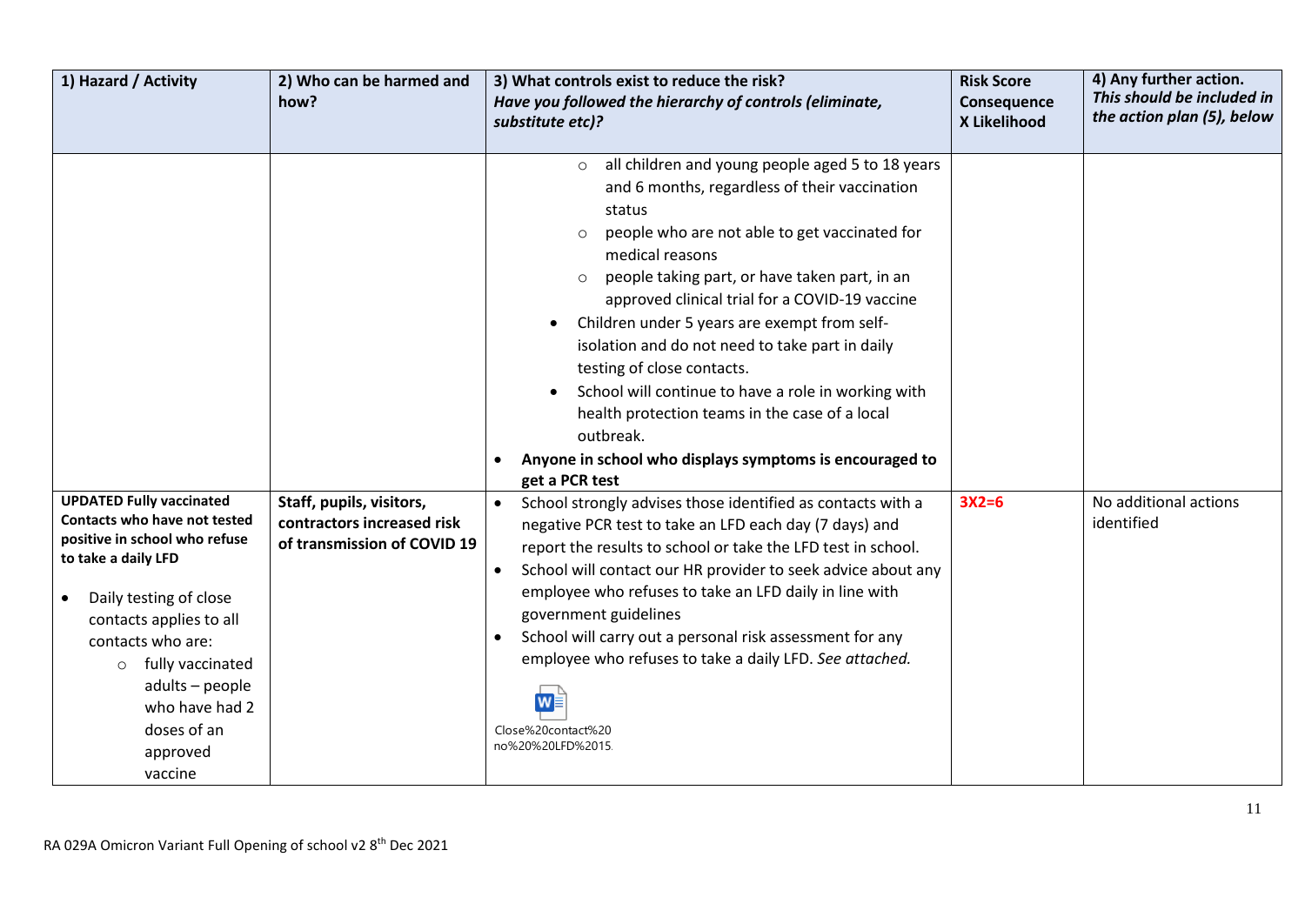| 1) Hazard / Activity          |                                                                                                                                                                                                                                                                                                                        | 2) Who can be harmed and<br>how?                                                      | 3) What controls exist to reduce the risk?<br>Have you followed the hierarchy of controls (eliminate,<br>substitute etc)?                                                                                                                                                                                                                                                                     | <b>Risk Score</b><br>Consequence<br>X Likelihood | 4) Any further action.<br>This should be included in<br>the action plan (5), below |
|-------------------------------|------------------------------------------------------------------------------------------------------------------------------------------------------------------------------------------------------------------------------------------------------------------------------------------------------------------------|---------------------------------------------------------------------------------------|-----------------------------------------------------------------------------------------------------------------------------------------------------------------------------------------------------------------------------------------------------------------------------------------------------------------------------------------------------------------------------------------------|--------------------------------------------------|------------------------------------------------------------------------------------|
| $\circ$<br>$\circ$<br>$\circ$ | all children and<br>young people<br>aged 5 to 18<br>years and 6<br>months,<br>regardless of<br>their vaccination<br>status<br>people who are<br>not able to get<br>vaccinated for<br>medical reasons<br>people taking<br>part, or have<br>taken part, in an<br>approved<br>clinical trial for a<br>COVID-19<br>vaccine |                                                                                       |                                                                                                                                                                                                                                                                                                                                                                                               |                                                  |                                                                                    |
| <b>Asymptomatic testing</b>   |                                                                                                                                                                                                                                                                                                                        | Staff, pupils, visitors,<br>contractors increased risk<br>of transmission of COVID 19 | School makes clear that testing is voluntary.<br>$\bullet$<br>Staff in all education settings are encouraged to test twice<br>$\bullet$<br>weekly at home<br>Testing kits are stored securely in school at the correct<br>$\bullet$<br>temperature.<br>A test kit log is in use and data held is stored in line with the<br>school's Data Protection Policy.<br><b>Confirmatory PCR tests</b> | $3X2=6$                                          | No additional actions to<br>complete                                               |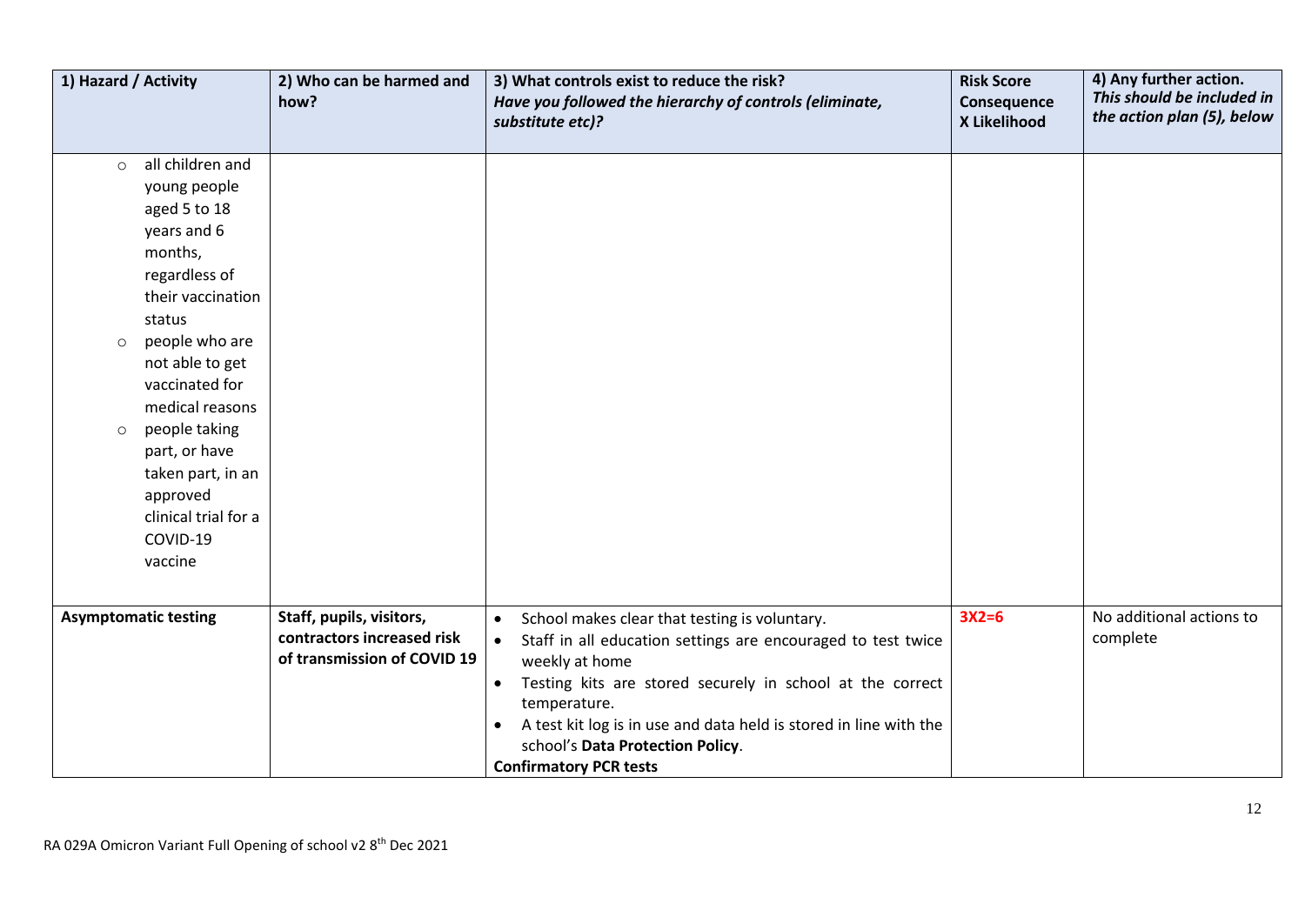| 1) Hazard / Activity                                              | 2) Who can be harmed and<br>how?                                                          | 3) What controls exist to reduce the risk?<br>Have you followed the hierarchy of controls (eliminate,<br>substitute etc)?                                                                                                                                                                                                                                                                                                                                                                                                                                          | <b>Risk Score</b><br>Consequence<br>X Likelihood | 4) Any further action.<br>This should be included in<br>the action plan (5), below |
|-------------------------------------------------------------------|-------------------------------------------------------------------------------------------|--------------------------------------------------------------------------------------------------------------------------------------------------------------------------------------------------------------------------------------------------------------------------------------------------------------------------------------------------------------------------------------------------------------------------------------------------------------------------------------------------------------------------------------------------------------------|--------------------------------------------------|------------------------------------------------------------------------------------|
|                                                                   |                                                                                           | Staff and pupils with a positive LFD test result should self-<br>$\bullet$<br>isolate in line with the stay at home guidance for households<br>with possible or confirmed coronavirus (COVID-19)<br>infection.<br>They will also need to get a free PCR test to check if they<br>have COVID-19 & self-isolate until they get the result.<br>If the PCR test is taken within 2 days of the positive lateral<br>flow test, and is negative, it overrides the self-test LFD test<br>and the individual can return to school if they do not have<br>COVID-19 symptoms. |                                                  |                                                                                    |
| <b>Asymptomatic testing</b><br><b>Primary schools</b>             | Staff, pupils, visitors,<br>contractors increased risk<br>of transmission of COVID<br>19. | Staff in primary schools should continue to test twice weekly<br>at home, with lateral flow device (LFD) test kits, 3-4 days<br>apart. Testing remains voluntary but is strongly encouraged.<br>Primary age pupils (Y 6 and below) will not be expected to<br>$\bullet$<br>test over the summer period.                                                                                                                                                                                                                                                            | $3X2=6$                                          | No additional actions to<br>complete                                               |
| <b>Asymptomatic testing Early</b><br>years                        | Staff, pupils, visitors,<br>contractors increased risk<br>of transmission of COVID 19     | <b>Early years</b><br>Staff in early years settings should continue to test twice<br>weekly at home, with lateral flow device (LFD) test kits, 3-4<br>days apart. Testing remains voluntary but is strongly<br>encouraged.<br>Early years children are not included in the rapid testing<br>programme                                                                                                                                                                                                                                                              | $3X2=6$                                          | No additional actions to<br>complete                                               |
| <b>School fails to follow public</b><br>health advice on managing | Staff, pupils, visitors,<br>contractors increased risk<br>of transmission of COVID 19     | Parents are informed via letter on School Spider of how the<br>school responds to confirmed cases of coronavirus<br>Positive cases are reported to Cheshire East using the online<br>$\bullet$<br>form:                                                                                                                                                                                                                                                                                                                                                            | $3X2=6$                                          | No additional actions to<br>complete                                               |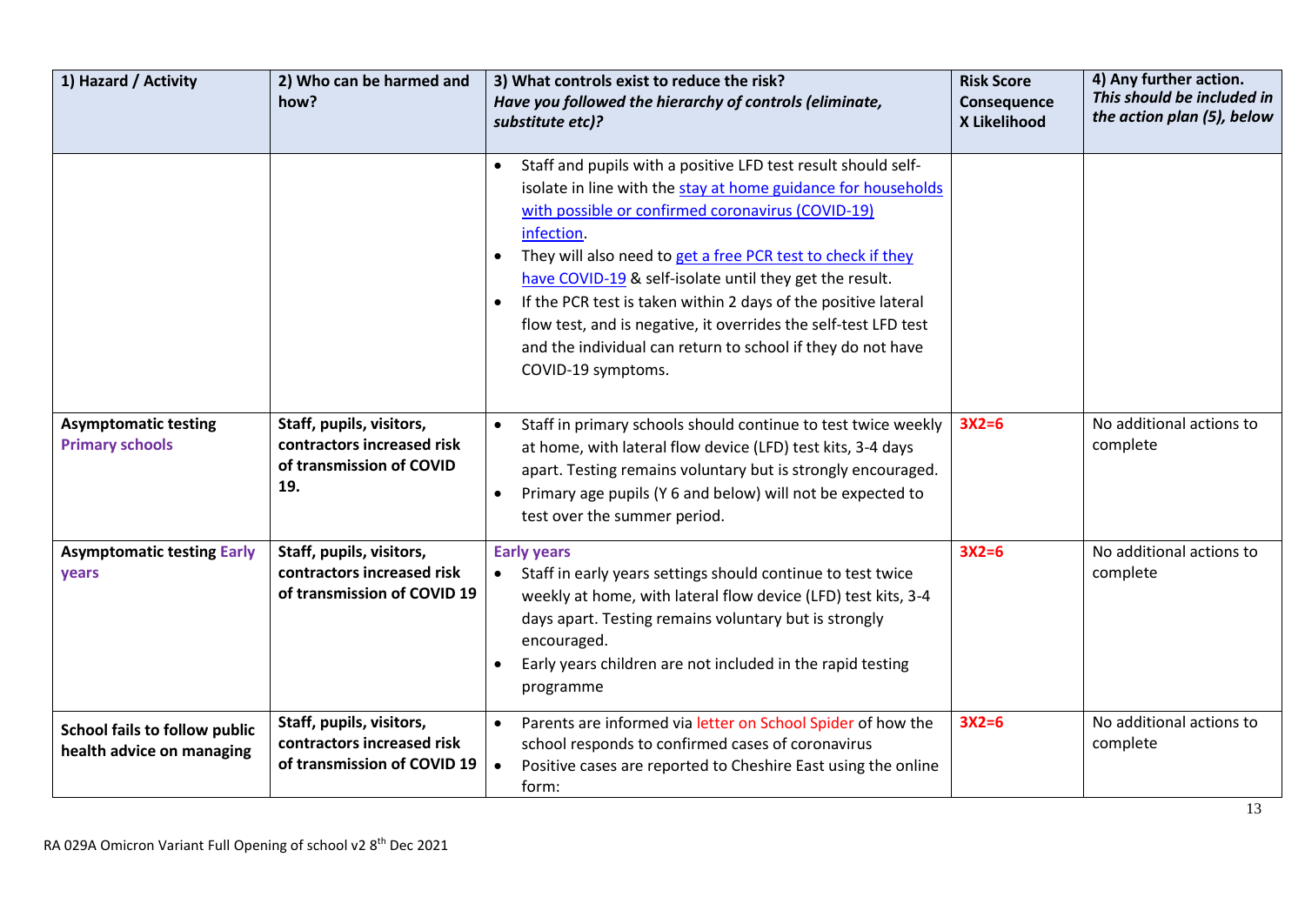| 1) Hazard / Activity                                                  | 2) Who can be harmed and<br>how?                                                      | 3) What controls exist to reduce the risk?<br>Have you followed the hierarchy of controls (eliminate,<br>substitute etc)?                                                                                                                                                                                                                                                                                                                                                                                                                                                                                                                                                                                                                                                                       | <b>Risk Score</b><br>Consequence<br>X Likelihood | 4) Any further action.<br>This should be included in<br>the action plan (5), below |
|-----------------------------------------------------------------------|---------------------------------------------------------------------------------------|-------------------------------------------------------------------------------------------------------------------------------------------------------------------------------------------------------------------------------------------------------------------------------------------------------------------------------------------------------------------------------------------------------------------------------------------------------------------------------------------------------------------------------------------------------------------------------------------------------------------------------------------------------------------------------------------------------------------------------------------------------------------------------------------------|--------------------------------------------------|------------------------------------------------------------------------------------|
| confirmed cases of COVID-<br>19.                                      |                                                                                       | https://form.cheshireeast.gov.uk/service/Test and Trace S<br>chool or Settings Data Entry<br>School follows local public health advice and the<br>headteacher contacts the Cheshire East helpline on 01270<br>371323 (this will operate between 8.30am-4pm Monday to<br>Friday) immediately in the event of a positive test to carry<br>out a rapid risk assessment and identify appropriate next<br>steps.<br>Early years, primary and secondary schools<br>Whichever of these thresholds is reached first:<br>5 children, pupils, students or staff, who are likely to<br>have mixed closely, test positive for COVID-19 within a<br>10-day period<br>10% of children, pupils, students or staff who are likely<br>to have mixed closely test positive for COVID-19 within a<br>10-day period |                                                  |                                                                                    |
| Contact with potential or<br>confirmed coronavirus<br>cases in school | Staff, pupils, visitors,<br>contractors increased risk<br>of transmission of COVID 19 | If anyone in the school develops coronavirus symptoms while<br>at school, this is managed in line with local and national<br>guidance. They are:<br>o sent home and advised to arrange a PCR test as soon<br>as possible.<br>advised to follow the guidance for households with<br>possible or confirmed coronavirus infection.<br>If a pupil is awaiting collection, they will be left in a well-<br>ventilated room on their own if possible and, if safe to do<br>SO.<br>Appropriate PPE will used if close contact is necessary.                                                                                                                                                                                                                                                            | $3X2=6$                                          | No additional actions to<br>complete                                               |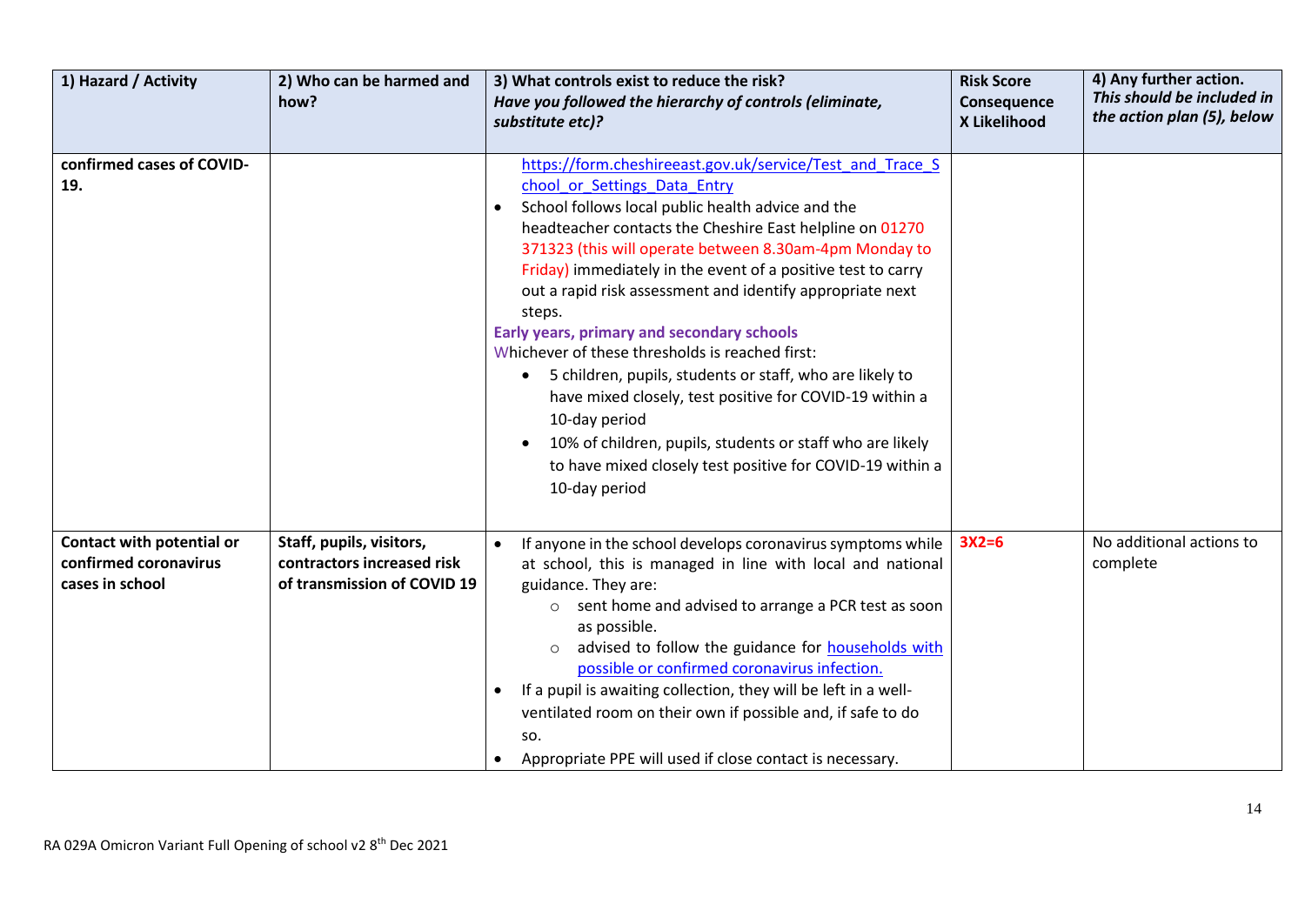| 1) Hazard / Activity                                  | 2) Who can be harmed and<br>how?                                                      | 3) What controls exist to reduce the risk?<br>Have you followed the hierarchy of controls (eliminate,<br>substitute etc)?                                                                                                                                                                                                                                                                                                                                                                                                                                                                                                                                                                                                                               | <b>Risk Score</b><br>Consequence<br>X Likelihood | 4) Any further action.<br>This should be included in<br>the action plan (5), below |
|-------------------------------------------------------|---------------------------------------------------------------------------------------|---------------------------------------------------------------------------------------------------------------------------------------------------------------------------------------------------------------------------------------------------------------------------------------------------------------------------------------------------------------------------------------------------------------------------------------------------------------------------------------------------------------------------------------------------------------------------------------------------------------------------------------------------------------------------------------------------------------------------------------------------------|--------------------------------------------------|------------------------------------------------------------------------------------|
|                                                       |                                                                                       | Anyone with symptoms is advised not to use public<br>transport and, wherever possible, be collected by a member<br>of their family or household.<br>Any rooms used are cleaned thoroughly after they have left.<br>Anyone who comes into contact with a symptomatic<br>individual washes their hands thoroughly for 20 seconds<br>with soap and warm running water or hand sanitiser.<br>Staff members or pupils who have been in close contact with<br>someone with symptoms do not need to self-isolate unless<br>they develop symptoms.<br>School can take the decision if a parent or carer insists<br>on a pupil attending, to refuse the pupil, if in its<br>reasonable judgement the pupil poses a risk of infection to<br>the school community. |                                                  |                                                                                    |
| <b>Pregnant staff inadequate</b><br>measures in place | Staff, pupils, visitors,<br>contractors increased risk<br>of transmission of COVID 19 | Vaccinated pregnant staff MUST still:<br>where advised wear a face mask<br>$\circ$<br>wash their hands carefully and frequently<br>$\circ$<br>open windows to let fresh air in<br>follow the current guidance<br>$\bullet$<br>An individual risk assessment is carried out for pregnant<br>staff with appropriate risk mitigation in line with the latest<br>recommendations from DHSC, PHE & RCOG. See RA 026<br>New & Expectant member of staff.<br>Pregnant staff of any gestation are not required to continue<br>working on site if this is not supported by the separate risk<br>assessment.<br>Staff who are in the below categories should take a more<br>precautionary approach:<br>o partially vaccinated or unvaccinated                     | $3X2=6$                                          | No additional actions to<br>complete                                               |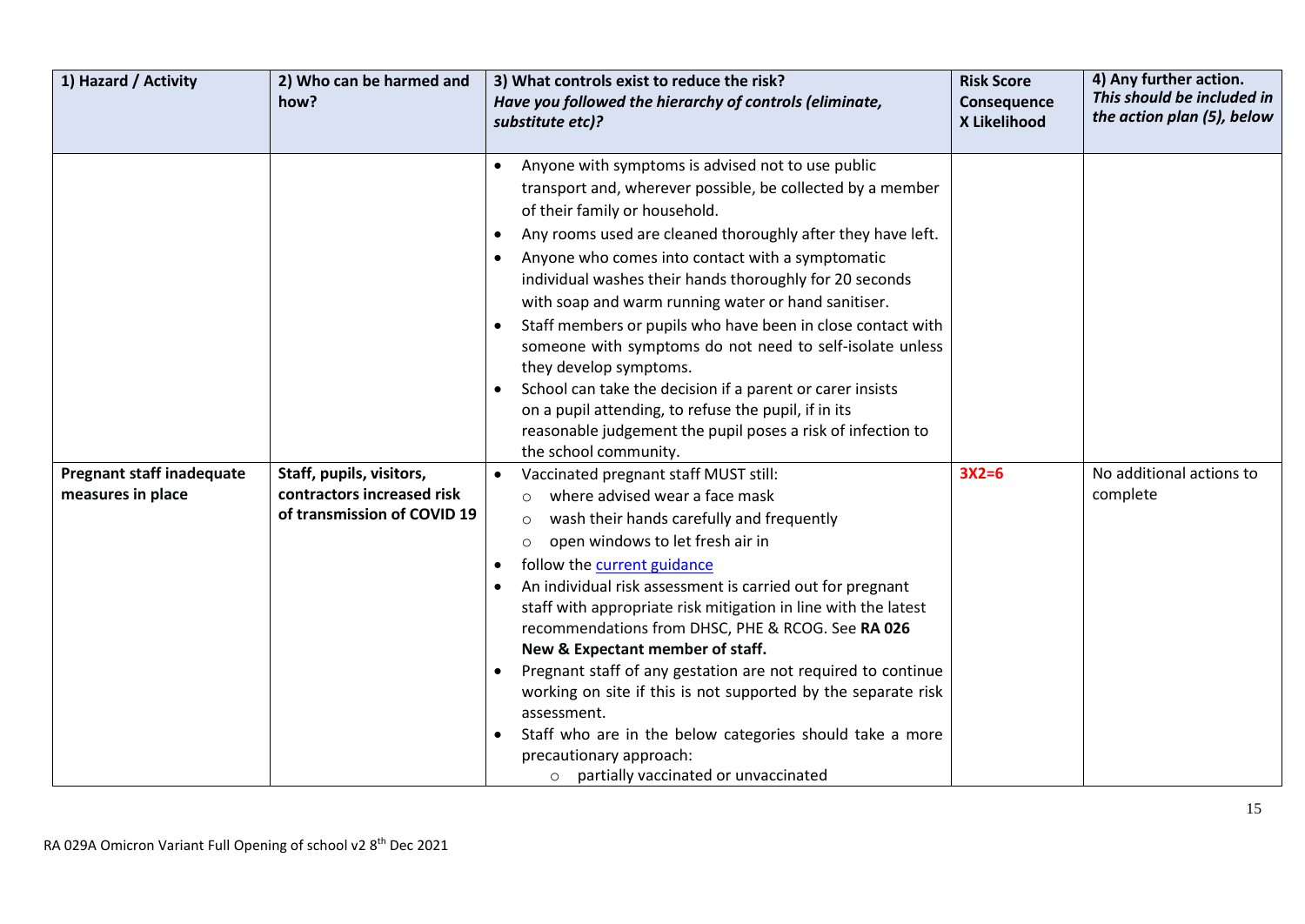| 1) Hazard / Activity               | 2) Who can be harmed and<br>how?                                                      | 3) What controls exist to reduce the risk?<br>Have you followed the hierarchy of controls (eliminate,<br>substitute etc)?                                                                                                                                                                                                                                                                                                                                                                                                                                                                                                                                                   | <b>Risk Score</b><br>Consequence<br>X Likelihood | 4) Any further action.<br>This should be included in<br>the action plan (5), below |
|------------------------------------|---------------------------------------------------------------------------------------|-----------------------------------------------------------------------------------------------------------------------------------------------------------------------------------------------------------------------------------------------------------------------------------------------------------------------------------------------------------------------------------------------------------------------------------------------------------------------------------------------------------------------------------------------------------------------------------------------------------------------------------------------------------------------------|--------------------------------------------------|------------------------------------------------------------------------------------|
| <b>Previously shielding staff</b>  | Staff, pupils, visitors,                                                              | >28 weeks pregnant and beyond, or<br>$\circ$<br>are pregnant and have an underlying health<br>$\Omega$<br>condition that puts them at a greater risk of severe<br>illness from coronavirus at any gestation<br>School will undertake a workplace risk assessment for the<br>above staff (See RA 026), and where appropriate consider<br>both how to redeploy them and how to maximise the<br>potential for homeworking, wherever possible.<br>The above principles on protecting pregnant staff also apply<br>$\bullet$<br>to pregnant pupils.<br>Pregnant staff are encouraged to get vaccinated if possible.<br>The shielding programme has now come to an end and adults | $3X2=6$                                          | No additional actions to                                                           |
|                                    | contractors increased risk<br>of transmission of COVID 19                             | previously considered CEV should, as a minimum, continue to<br>follow the same guidance as everyone else.<br>Staff previously considered CEV may wish to consider taking<br>extra precautions and school will explain the measures they<br>have in place to keep staff safe at work.<br>Individuals previously identified as CEV are advised to<br>continue to follow the guidance for people previously<br>considered CEV<br>Employees who have received personal advice from their<br>specialist or clinician on additional precautions to take should<br>continue to follow that advice and advise school.                                                               |                                                  | complete                                                                           |
| <b>Previously shielding pupils</b> | Staff, pupils, visitors,<br>contractors increased risk<br>of transmission of COVID 19 | The UK Clinical Review Panel has recommended that no<br>$\bullet$<br>children and young people under the age of 18 should be<br>considered CEV and under-18s should be removed from the<br><b>Shielded Patient List</b>                                                                                                                                                                                                                                                                                                                                                                                                                                                     | $3X2=6$                                          | No additional actions to<br>complete                                               |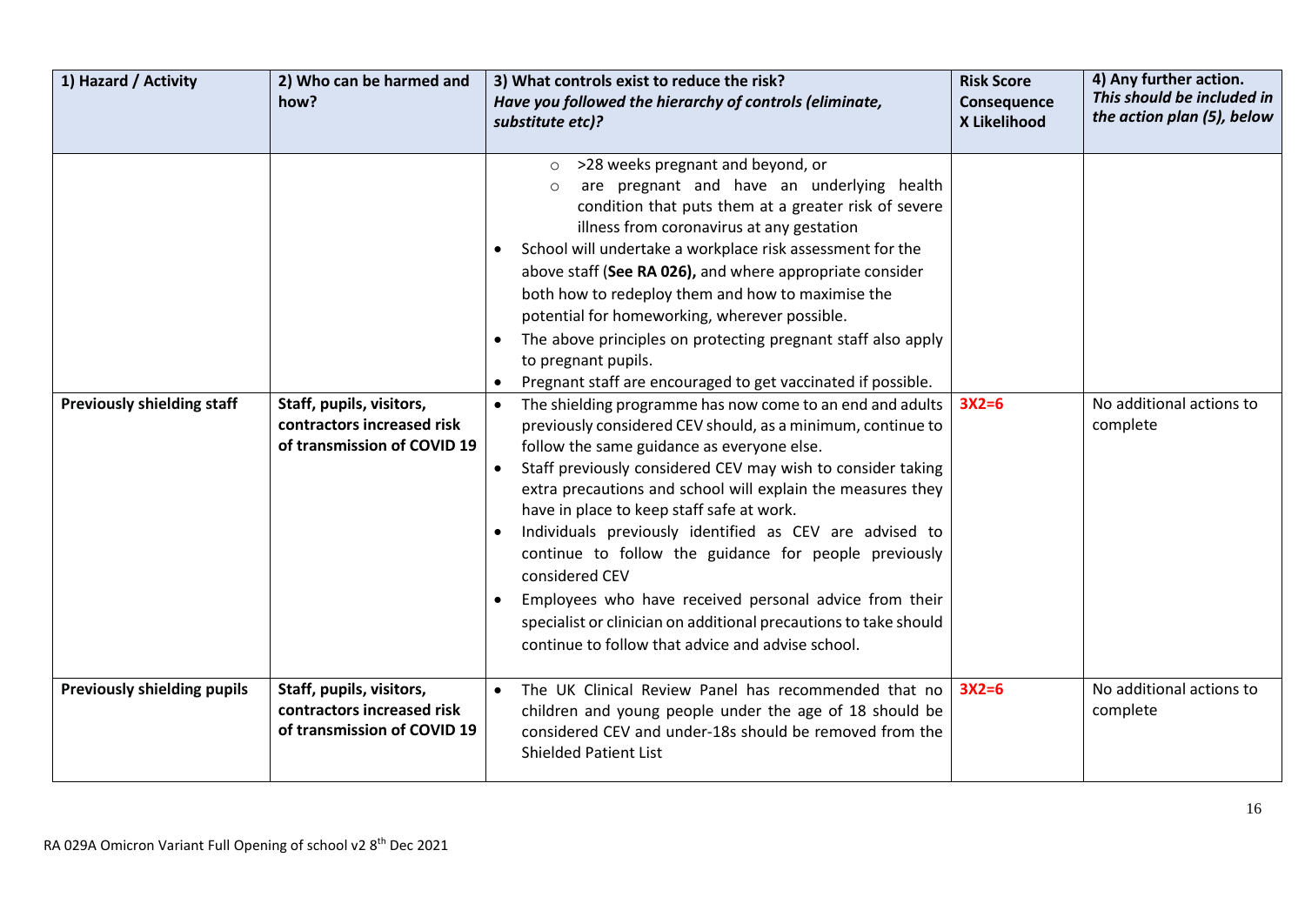| 1) Hazard / Activity                                          | 2) Who can be harmed and<br>how?                                                      | 3) What controls exist to reduce the risk?<br>Have you followed the hierarchy of controls (eliminate,<br>substitute etc)?                                                                                                                                                                                                                                                                                                                                                                                                        | <b>Risk Score</b><br>Consequence<br>X Likelihood | 4) Any further action.<br>This should be included in<br>the action plan (5), below |  |
|---------------------------------------------------------------|---------------------------------------------------------------------------------------|----------------------------------------------------------------------------------------------------------------------------------------------------------------------------------------------------------------------------------------------------------------------------------------------------------------------------------------------------------------------------------------------------------------------------------------------------------------------------------------------------------------------------------|--------------------------------------------------|------------------------------------------------------------------------------------|--|
| <b>Contractors</b>                                            | Staff, pupils, visitors,<br>contractors increased risk<br>of transmission of COVID 19 | <b>All settings</b><br>School has made all key contractors aware of the school's<br>control measures and ways of working as part of the signing<br>in processes.<br>School to ask for contractor COVID 19 risk assessment prior<br>to arrival at school.<br>Contractors to be asked if they require any additional COVID<br>19 measures while working in school.                                                                                                                                                                 | $3X2=6$                                          | Contact external<br>providers to ascertain<br>status of their Covid RA             |  |
| <b>Educational visits</b>                                     | Staff, pupils, visitors,<br>contractors increased risk<br>of transmission of COVID 19 | A full and thorough risk assessments in relation to all<br>$\bullet$<br>educational visits is carried out to ensure that any public<br>health advice, such as hygiene and ventilation requirements,<br>is included as part of that risk assessment. See Edsential<br>Evolve for further assistance. lotc@edsential.co.uk or tel<br>0151 541 2170 Ex 4                                                                                                                                                                            | $3X2=6$                                          | No additional actions to<br>complete                                               |  |
| <b>Staff &amp; pupils returning to</b><br>the UK from abroad. | Staff, pupils, visitors,<br>contractors increased risk<br>of transmission of COVID 19 | Children aged 4 and under do not have to take any COVID-<br>19 travel tests.<br>Children of all ages do not have to take a COVID-19 test<br>before travel to England.<br>Children aged 5 to 17 have to follow the testing and<br>quarantine rules for people who qualify as fully vaccinated<br>on arrival in England.<br>This means that they have to quarantine on arrival and take<br>a PCR test on or before day 2.<br>Any staff arriving into the UK will need to isolate and get a<br>PCR test by 'day two' after arrival. | $3X2=6$                                          | No additional actions to<br>complete                                               |  |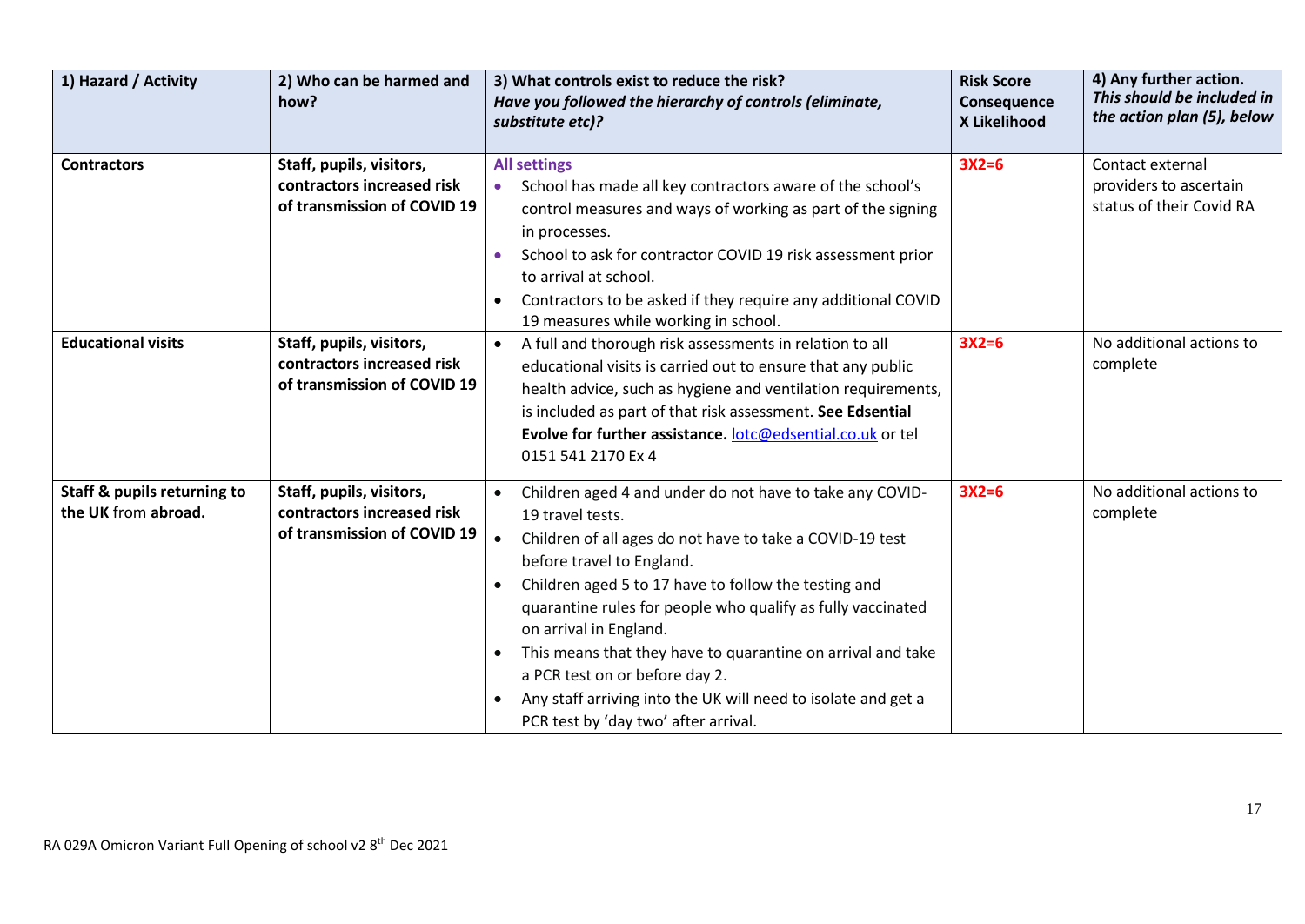| 1) Hazard / Activity                                                                                                                | 2) Who can be harmed and<br>how?                                                      | 3) What controls exist to reduce the risk?<br>Have you followed the hierarchy of controls (eliminate,<br>substitute etc)?                                                                          | <b>Risk Score</b><br>Consequence<br>X Likelihood | 4) Any further action.<br>This should be included in<br>the action plan (5), below |
|-------------------------------------------------------------------------------------------------------------------------------------|---------------------------------------------------------------------------------------|----------------------------------------------------------------------------------------------------------------------------------------------------------------------------------------------------|--------------------------------------------------|------------------------------------------------------------------------------------|
|                                                                                                                                     |                                                                                       | They may end their isolation once they receive a negative                                                                                                                                          |                                                  |                                                                                    |
|                                                                                                                                     |                                                                                       | result. If the result is positive, they should continue to<br>isolate and follow rules on isolation following a positive test.                                                                     |                                                  |                                                                                    |
|                                                                                                                                     |                                                                                       | Unvaccinated arrivals aged over 18 will follow the existing,<br>more onerous, testing and isolation regime.<br>Follow Red list countries list guidance.                                            |                                                  |                                                                                    |
| <b>Extracurricular activities &amp;</b><br>Out-of-school settings and<br>wraparound provision -<br>inadequate measures in<br>place. | Staff, pupils, visitors,<br>contractors increased risk<br>of transmission of COVID 19 | School works to provide all before and after-school<br>$\bullet$<br>educational activities and wraparound childcare for all<br>pupils<br>Out-of-school settings and wraparound childcare providers | $3X2=6$                                          | No additional actions to<br>complete                                               |
|                                                                                                                                     |                                                                                       | can offer provision to all children<br>Out-of-school settings and wraparound childcare and other<br>organised activities for children may take place in groups of<br>any number.                   |                                                  |                                                                                    |
|                                                                                                                                     |                                                                                       | Out-of-school settings and wraparound provisions are run<br>in line with the current government guidance & system of<br>controls.                                                                  |                                                  |                                                                                    |
|                                                                                                                                     |                                                                                       | Parents are advised of the provision available and that they<br>should limit the use of multiple out-of-school settings<br>providers where appropriate.                                            |                                                  |                                                                                    |
|                                                                                                                                     |                                                                                       | Schools that hire out their premises for use by third party<br>wraparound care School ensures third parties who use the<br>school premises have considered the relevant government                 |                                                  |                                                                                    |
|                                                                                                                                     |                                                                                       | guidance for their sector and have put in place the<br>appropriate protective measures.<br>School requests a copy of their COVID 19 risk assessment                                                |                                                  |                                                                                    |
| Curriculum - Music, drama,                                                                                                          | Staff, pupils, visitors,                                                              | Some activities can increase the risk of catching or passing on                                                                                                                                    | $3X2=6$                                          | No additional actions to                                                           |
| science & DT, and sporting                                                                                                          | contractors increased risk                                                            | COVID-19. This happens where people are doing activities which                                                                                                                                     |                                                  | complete                                                                           |
| activities                                                                                                                          | of transmission of COVID 19                                                           | generate more droplets as they breathe heavily, such as singing,                                                                                                                                   |                                                  |                                                                                    |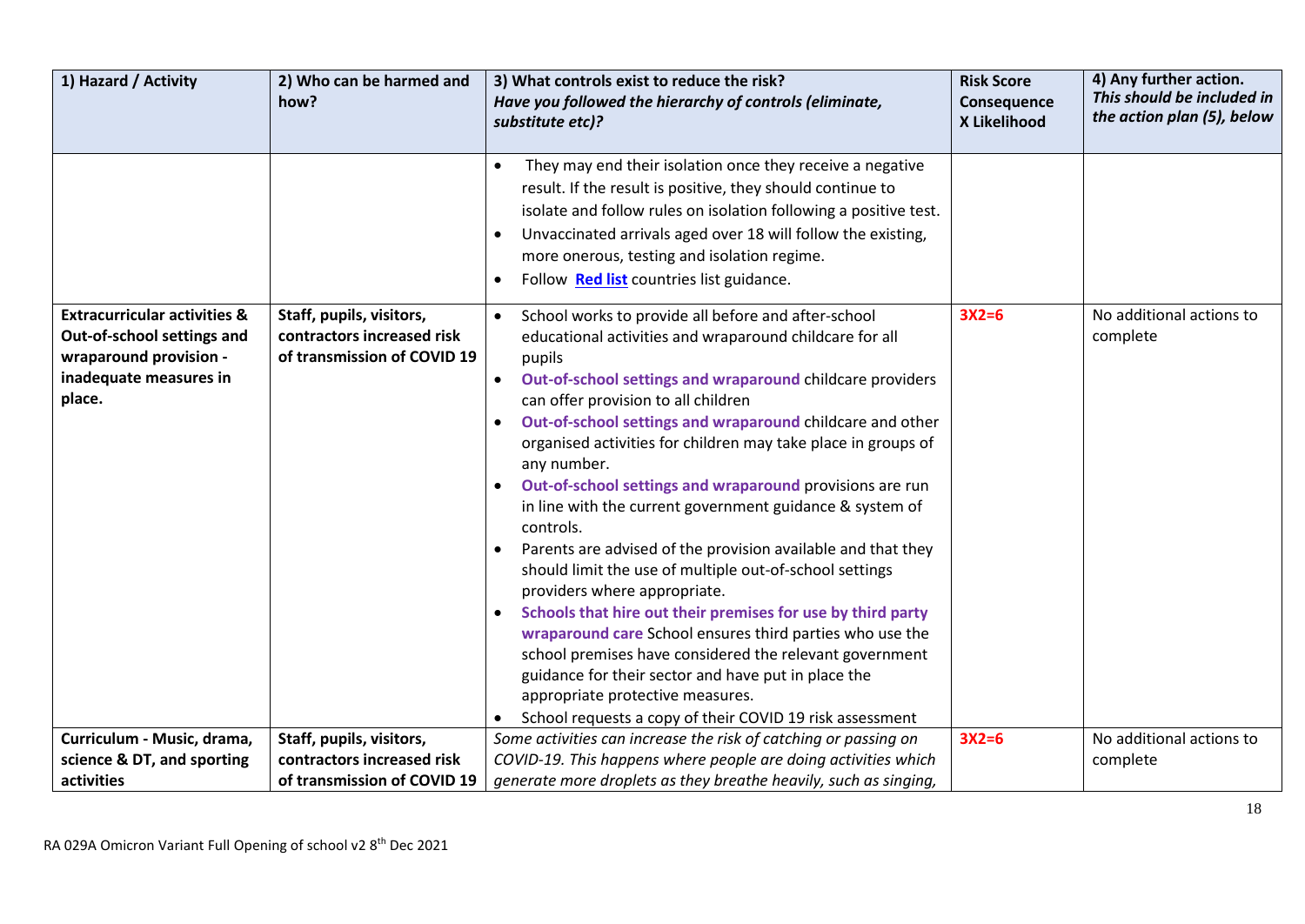| 1) Hazard / Activity | 2) Who can be harmed and<br>how? | 3) What controls exist to reduce the risk?<br>Have you followed the hierarchy of controls (eliminate,<br>substitute etc)?                                                                                                                                                                                                                                                                                                                                                                                                                                                                                                                                                                                                                                                                                                                                                        | <b>Risk Score</b><br>Consequence<br>X Likelihood | 4) Any further action.<br>This should be included in<br>the action plan (5), below |
|----------------------|----------------------------------|----------------------------------------------------------------------------------------------------------------------------------------------------------------------------------------------------------------------------------------------------------------------------------------------------------------------------------------------------------------------------------------------------------------------------------------------------------------------------------------------------------------------------------------------------------------------------------------------------------------------------------------------------------------------------------------------------------------------------------------------------------------------------------------------------------------------------------------------------------------------------------|--------------------------------------------------|------------------------------------------------------------------------------------|
|                      |                                  | dancing, exercising, or raising their voices. The risk is greatest<br>where these factors overlap, for example in crowded indoor<br>spaces where people are raising their voices. In situations where<br>there is a higher risk of catching or passing on COVID-19, schools<br>should be particularly careful to follow the general guidance on<br>keeping safe.<br><b>Music</b><br>School & staff are aware that there is evidence to suggest that<br>singing and playing wind and brass instruments increases the<br>risk of coronavirus transmission due to the cumulative<br>aerosol transmission.<br>School has completed RA 023 Music in schools COVID 19 and<br>$\bullet$<br>ensures the relevant protective measures are in place.<br>Dance & Drama<br>School completes risk assessments for Drama & Dance and<br>ensures the relevant protective measures are in place. |                                                  |                                                                                    |
|                      |                                  | <b>Sports</b><br>The school only permits team sports on the list in the<br>$\bullet$<br>Department for Digital, Culture, Media & Sport's (DCMS)<br>team sport guidance.<br>Sports equipment is thoroughly cleaned between each use.<br>School swimming and water safety lessons are conducted in<br>line with Swim England's guidance.<br>Outdoor sports are prioritised where possible.<br>Large indoor spaces with maximised natural ventilation<br>flows, e.g. through opening windows and doors, are used<br>where outdoor sports are not possible.                                                                                                                                                                                                                                                                                                                          |                                                  |                                                                                    |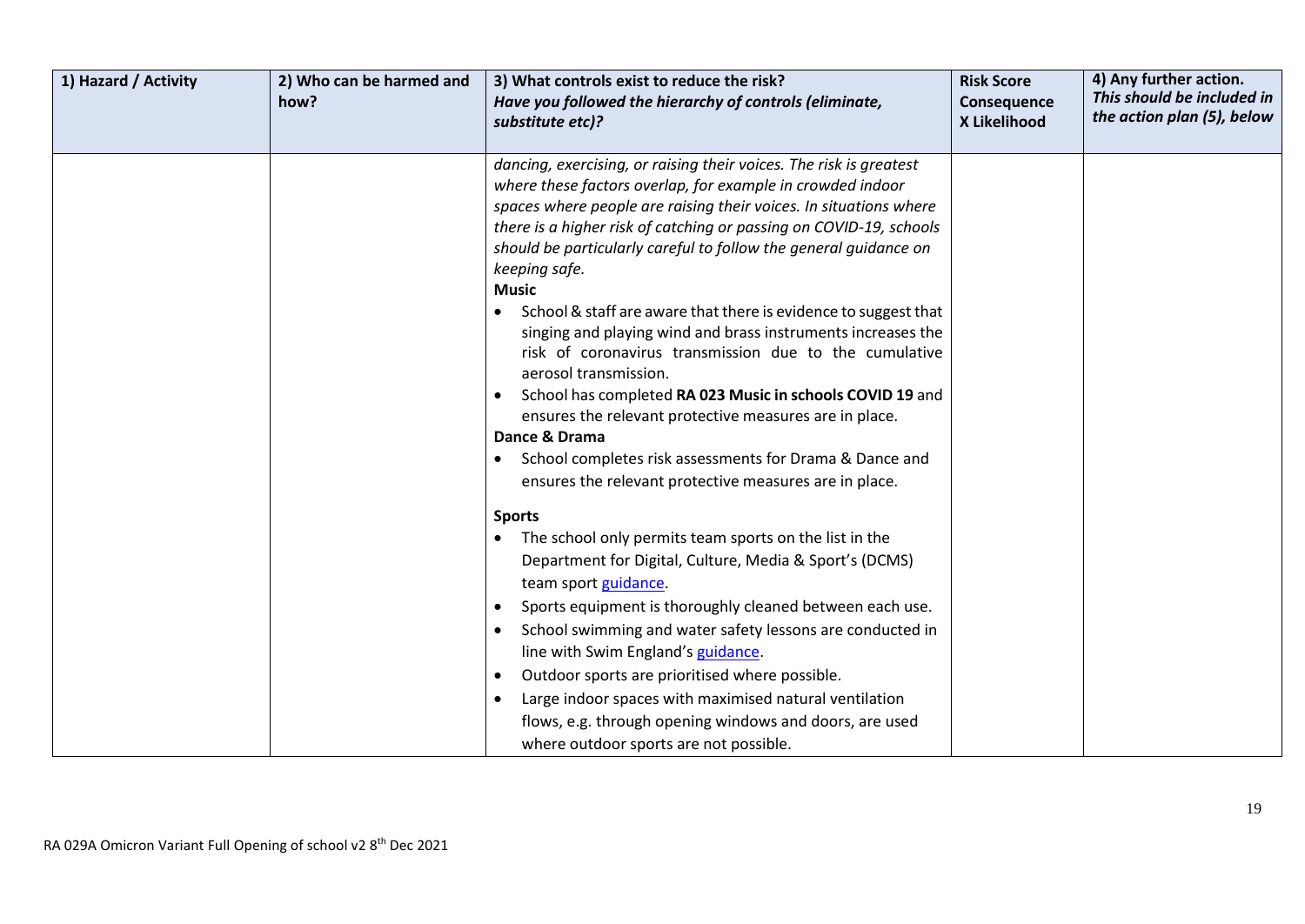| 1) Hazard / Activity                                  | 2) Who can be harmed and<br>how?                                                      | 3) What controls exist to reduce the risk?<br>Have you followed the hierarchy of controls (eliminate,<br>substitute etc)?                                                                                                                                                                                                                                                                                                                                                                                                                                                                                                                                                                                                                                                                                                                                                                                                                                                                                                                                                                                                                                                                                                             | <b>Risk Score</b><br>Consequence<br>X Likelihood | 4) Any further action.<br>This should be included in<br>the action plan (5), below |
|-------------------------------------------------------|---------------------------------------------------------------------------------------|---------------------------------------------------------------------------------------------------------------------------------------------------------------------------------------------------------------------------------------------------------------------------------------------------------------------------------------------------------------------------------------------------------------------------------------------------------------------------------------------------------------------------------------------------------------------------------------------------------------------------------------------------------------------------------------------------------------------------------------------------------------------------------------------------------------------------------------------------------------------------------------------------------------------------------------------------------------------------------------------------------------------------------------------------------------------------------------------------------------------------------------------------------------------------------------------------------------------------------------|--------------------------------------------------|------------------------------------------------------------------------------------|
|                                                       |                                                                                       | Staff overseeing indoor sports follow the system of controls<br>in this risk assessment e.g. cleaning and hygiene.<br>Staff are made aware that social distancing in sports is not<br>$\bullet$<br>required unless directed.<br>Measures are in place to minimise the risk of transmission in<br>changing rooms, in line with DCMS guidance.<br>External facilities are used in line with government<br>guidance, including travel to and from those facilities.<br>School works with external coaches, clubs and organisations<br>$\bullet$<br>for curricular and extracurricular activities and considers<br>how such arrangements operate within the school's wider<br>protective measures.<br>Competitions between different schools, whether indoor or<br>outdoor, can take place in line with government guidance.<br><b>Science</b><br>Follows latest guidance from CLEAPSS in addition to system<br>$\bullet$<br>of controls in school.<br>GL343 - Guide to doing practical work during the COVID-19<br>Pandemic - Science (New version)<br>DT<br>Follows latest guidance from CLEAPSS in addition to system<br>$\bullet$<br>of controls in school.<br>GL344 Guidance on practical work during the COVID-19<br>pandemic - D&T |                                                  |                                                                                    |
| <b>Protective measures in</b><br>early years settings | Staff, pupils, visitors,<br>contractors increased risk<br>of transmission of COVID 19 | Additional measures for early years settings only<br>The setting is not required to arrange children and staff in<br>small, consistent groups.                                                                                                                                                                                                                                                                                                                                                                                                                                                                                                                                                                                                                                                                                                                                                                                                                                                                                                                                                                                                                                                                                        | $3X2=6$                                          | No additional actions to<br>complete                                               |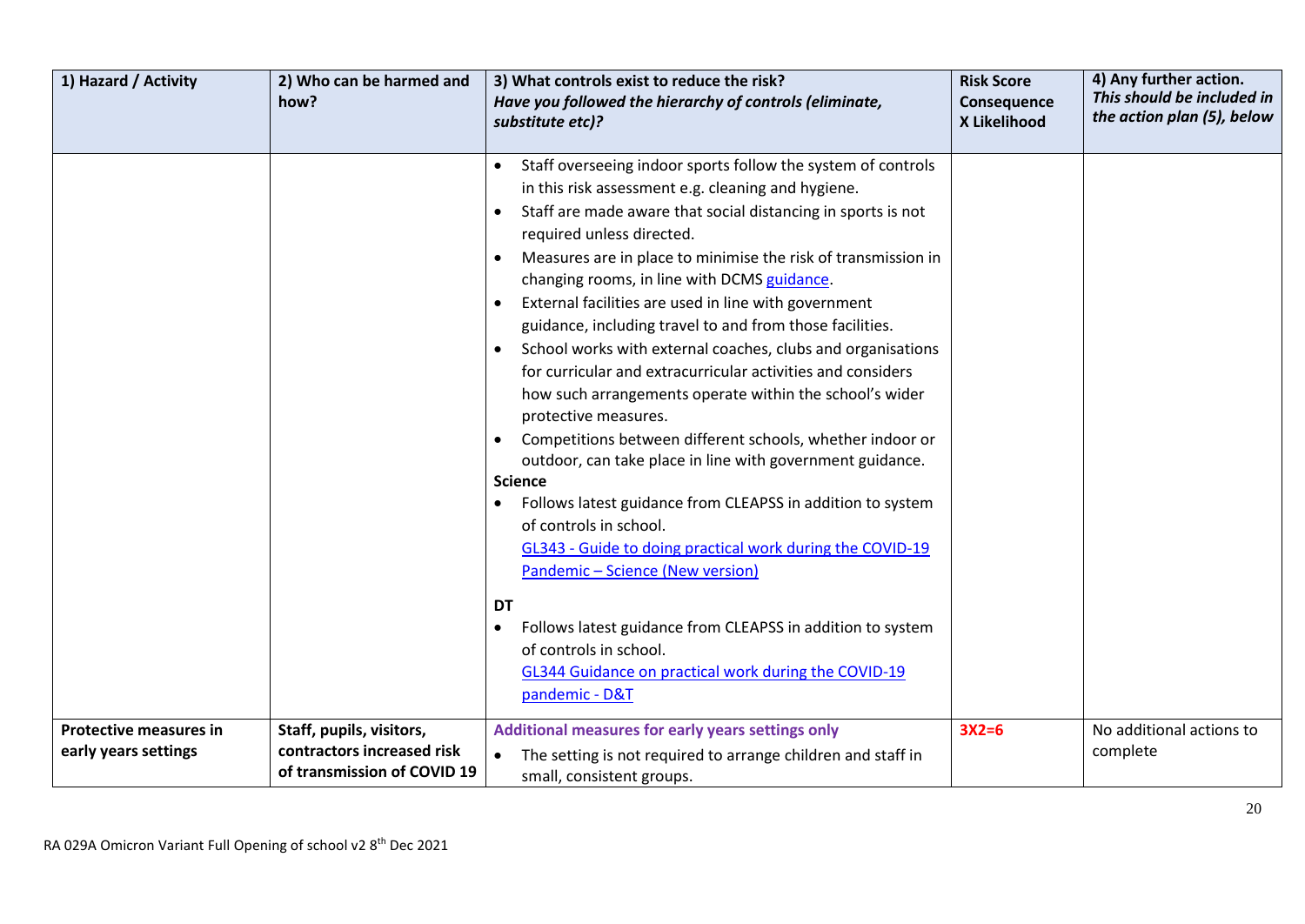| 1) Hazard / Activity                                        | 2) Who can be harmed and<br>how? | 3) What controls exist to reduce the risk?<br>Have you followed the hierarchy of controls (eliminate,<br>substitute etc)?                                                                                                                                                                                                                                                                                                                                                                                                                                                                                                                                                                                                                                                                                                                                                                                                                                                                                                                                                | <b>Risk Score</b><br>Consequence<br>X Likelihood | 4) Any further action.<br>This should be included in<br>the action plan (5), below |
|-------------------------------------------------------------|----------------------------------|--------------------------------------------------------------------------------------------------------------------------------------------------------------------------------------------------------------------------------------------------------------------------------------------------------------------------------------------------------------------------------------------------------------------------------------------------------------------------------------------------------------------------------------------------------------------------------------------------------------------------------------------------------------------------------------------------------------------------------------------------------------------------------------------------------------------------------------------------------------------------------------------------------------------------------------------------------------------------------------------------------------------------------------------------------------------------|--------------------------------------------------|------------------------------------------------------------------------------------|
| <b>Additional measures for</b><br>early years settings only |                                  | Children are supervised when washing their hands or using<br>hand sanitiser.<br>Disposable tissues are available and 'catch it, bin it, kill it' is<br>encouraged through signage and prompting.<br>Enhanced cleaning schedule is in place to include food<br>preparation areas, dining areas and table coverings.<br>Surfaces, toys, books, doors, sinks, toilets, and light switches<br>are cleaned more regularly, using disinfectant.<br>Activities that involve malleable materials for messy play,<br>e.g. sand, mud, and water, are risk assessed. See RA 053<br>Sand & messy play<br>Frequently touched surfaces, equipment, tools, and<br>resources for messy play are thoroughly cleaned and dried<br>before they are used by a different group.<br>All items that are laundered are washed in line with<br>government guidance and are not shared by pupils between<br>washes.<br>If a child attends more than one setting, the settings work<br>together with parents to address any risks identified,<br>allowing them to jointly deliver appropriate care. |                                                  |                                                                                    |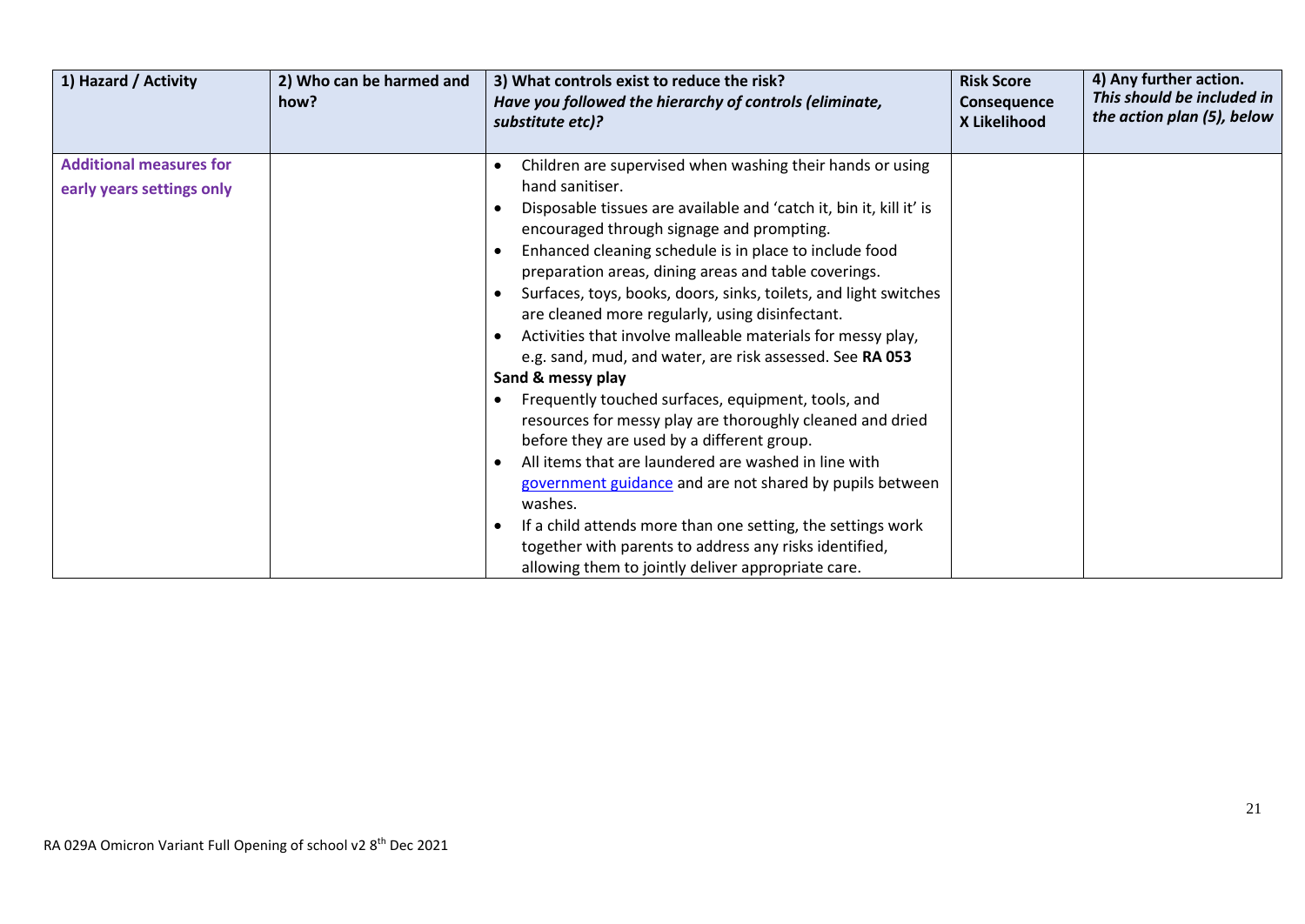

# **Likelihood: Consequence**:

- 5 Very likely 5 Catastrophic 4 – Likely 4 – Major 3 – Fairly likely 3 – Moderate
- 2 Unlikely 2 Minor
- $1 -$  Very unlikely  $1 -$  Insignificant

| <b>Risk Rating</b> | <b>Action Required</b>                                                                                          |
|--------------------|-----------------------------------------------------------------------------------------------------------------|
| $20 - 25$          | Unacceptable - stop activity and make immediate improvements                                                    |
| $10 - 16$          | Urgent action - take immediate action and stop activity, if necessary, maintain existing<br>controls vigorously |
| $5 - 9$            | Action - Improve within specific timescales                                                                     |
| $3 - 4$            | <b>Monitor</b> – but look to improve at review or if there is a significant change                              |
| $1 - 2$            | Acceptable – no further action but ensure controls are maintained & reviewed                                    |

- (1) List hazards *something with the potential to cause harm* here
- (2) List groups of people who are especially at risk from the significant hazards which you have identified
- (3) List existing controls here or note where the information may be found. Then try to quantify the level of risk *the likelihood of harm arising* that remains when the existing controls are in place based on the number of persons affected, how often they are exposed to the hazard and the severity of any consequence*.* Use this column to list the controls that you might take and develop all or some of that list into a workable action plan. Have regard for the level of risk, the cost of any action and the benefit you expect to gain. Agree the action plan with your team leader and make a note of it overleaf.

# (5) **ACTION PLAN**

|   | (5) ACTION PLAN<br>$\sim$ $\sim$<br>the contract of the contract of the contract of the contract of the contract of the contract of the contract of the contract of the contract of the contract of the contract of the contract of the contract of the contract o<br>.<br><b>Contact Contact Contact Contact Contact Contact Contact Contact Contact Contact Contact Contact Contact Contact</b><br>$\cdots$ |             |                  |
|---|---------------------------------------------------------------------------------------------------------------------------------------------------------------------------------------------------------------------------------------------------------------------------------------------------------------------------------------------------------------------------------------------------------------|-------------|------------------|
|   | 5. Action plan                                                                                                                                                                                                                                                                                                                                                                                                | Responsible | <b>Completed</b> |
|   | Circulate the final version to all staff & stakeholders                                                                                                                                                                                                                                                                                                                                                       | HТ          | Ongoing          |
| 2 | *The Government plans to introduce daily contact testing as soon as possible as an alternative to self-isolation for contacts who are                                                                                                                                                                                                                                                                         | HI          | To monitor       |
|   | fully vaccinated or under the age of 18 years and 6 months. School to monitor                                                                                                                                                                                                                                                                                                                                 |             |                  |
|   | Update the school website with the latest version of the risk assessment                                                                                                                                                                                                                                                                                                                                      |             | Ongoing          |
|   | Ensure stocks of PPE are replenished as and when needed                                                                                                                                                                                                                                                                                                                                                       |             | Ongoing          |
|   | Complete any additional RA as necessary                                                                                                                                                                                                                                                                                                                                                                       |             | Ongoing          |
|   | Contact external providers to establish status of their Ras                                                                                                                                                                                                                                                                                                                                                   | H1          | Ongoing          |
|   | Action plan agreed by (NAME & DATE)                                                                                                                                                                                                                                                                                                                                                                           |             |                  |
|   | Rebecca Hadfield - December 2021                                                                                                                                                                                                                                                                                                                                                                              |             |                  |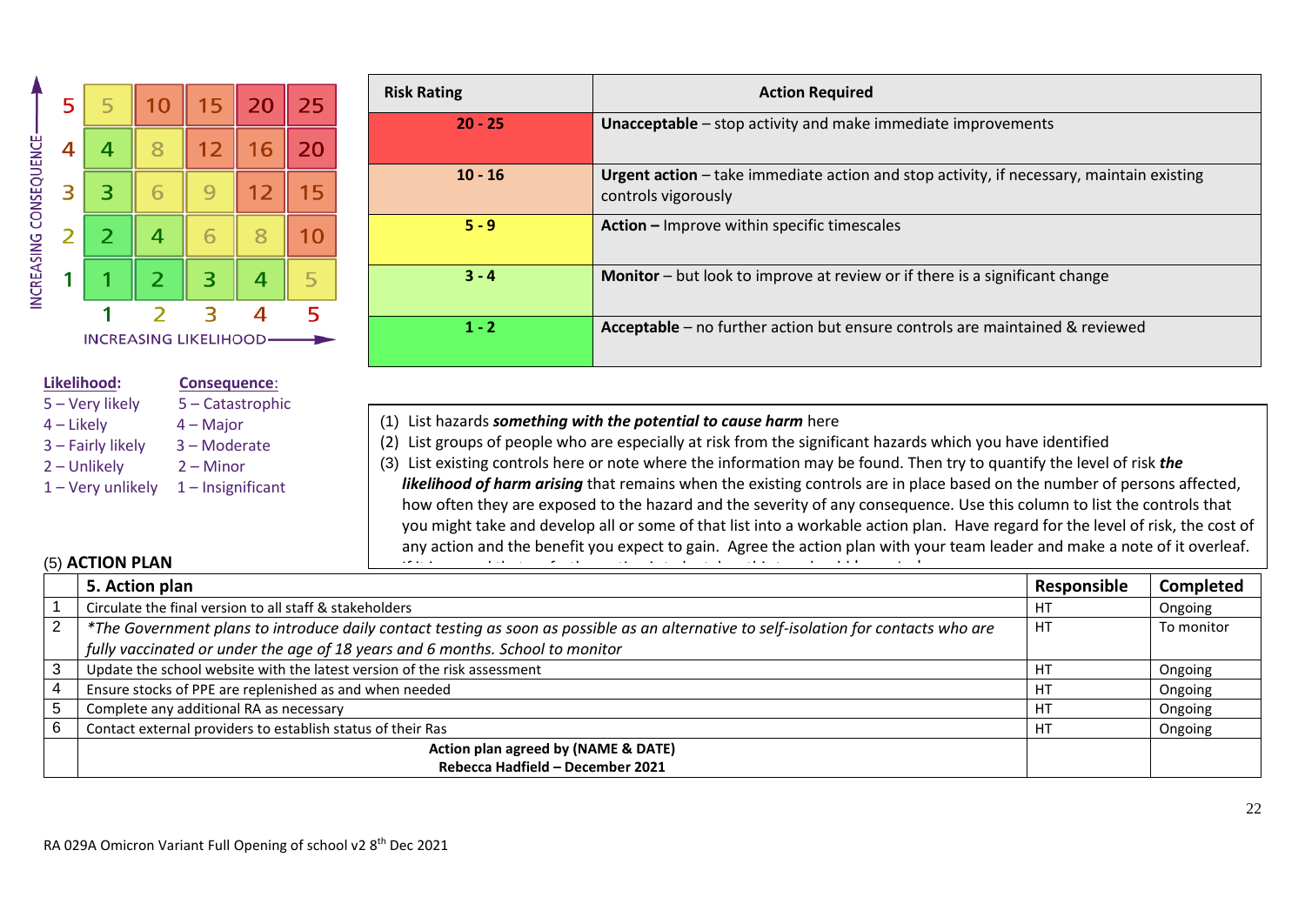#### **Addendum – Guidance from Cook Lawyers re Daily Covid Testing**

**From:** Cook Lawyers <John@cooklawyers.co.uk> **Sent:** 15 December 2021 17:09 **To:** Jeanne FAIRBROTHER <jeanne@jeannefairbrotherassociates.com> **Subject:** Covid-19 – Schools Update LFD testing – 15 December 2021

01625 725000 [John@cooklawyers.co.uk](mailto:John@cooklawyers.co.uk) View this email in your [browser](https://mailchi.mp/0aabf6d11dce/settlement-agreement-and-other-employment-law-legislation-affected-by-the-general-election-on-8-june-8063829?e=3f33a9dd76)

## **Covid-19 – Schools Update LFD testing – 15 December 2021**

 $\boxed{2}$ 

Following the DfE update to the Actions for schools during the [coronavirus](https://cooklawyers.us14.list-manage.com/track/click?u=3958b3ee9f5b1ade7d30b8332&id=bd23ec7ae2&e=3f33a9dd76) [outbreak](https://cooklawyers.us14.list-manage.com/track/click?u=3958b3ee9f5b1ade7d30b8332&id=bd23ec7ae2&e=3f33a9dd76) guidance (11:01am, 14 December 2021) we have considered the implications of 7 day testing and put together the following FAQ's:-

**Can an employer compel an employee to take daily LFD tests?** If an employee has been notified that they are a contact of someone with COVID-19, we consider that it is likely to be reasonable to require that employee to take a COVID-19 test, where the purpose is to protect the health and safety of the workforce. In the light of the updated guidance, where the employee is identified as a contact of a COVID-19 case, we also consider that it is likely to be reasonable to require the employee to take daily LFD tests in accordance with that guidance (again, where the purpose is to protect the health and safety of the workforce).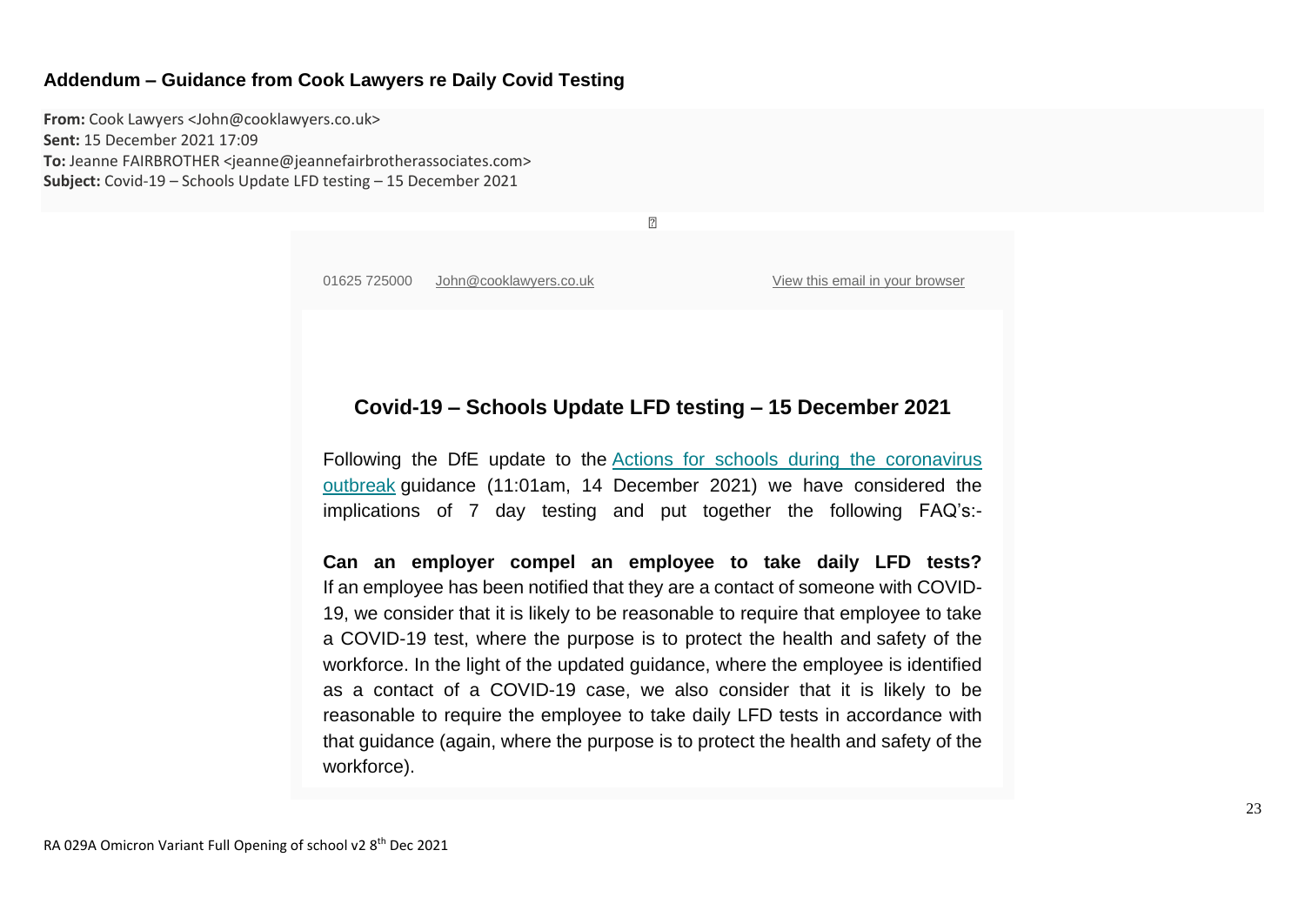However, the employer should consider any reasons provided by the employee for their refusal and also whether the risk posed by COVID-19 (and, in particular, the Omicron variant) can be managed through other means such as social distancing. Where an employee has to work in close proximity to others, it is likely to be more difficult to manage the risk other than by daily testing. As a result, any requirement to take daily LFD tests is more likely to be reasonable in these circumstances. Keep in mind, however, that the current guidance is for employees to work from home where possible.

Any requirement to take daily LFD tests should be applied consistently and in accordance with the guidance, to avoid discrimination claims.

# **What is the position with an employee who is unvaccinated or not fully vaccinated?**

An unvaccinated or not fully vaccinated employee, who is a close contact of a person with Covid, must self-isolate. This period of self-isolation is deemed sickness absence as it is a requirement, therefore, likely to be paid in full.

### **Can an employer discipline employees who refuse to take daily LFD tests?**

This will depend on whether any requirement to take daily LFD tests amounts to a reasonable management instruction and is necessary and proportionate in the circumstances. The fact that the current guidance "strongly advises" contacts to take daily LFD tests adds weight to the argument that an instruction to take daily LFD tests for seven days would be reasonable. However, if there are legitimate reasons for an employee's refusal, taking disciplinary action could be risky. An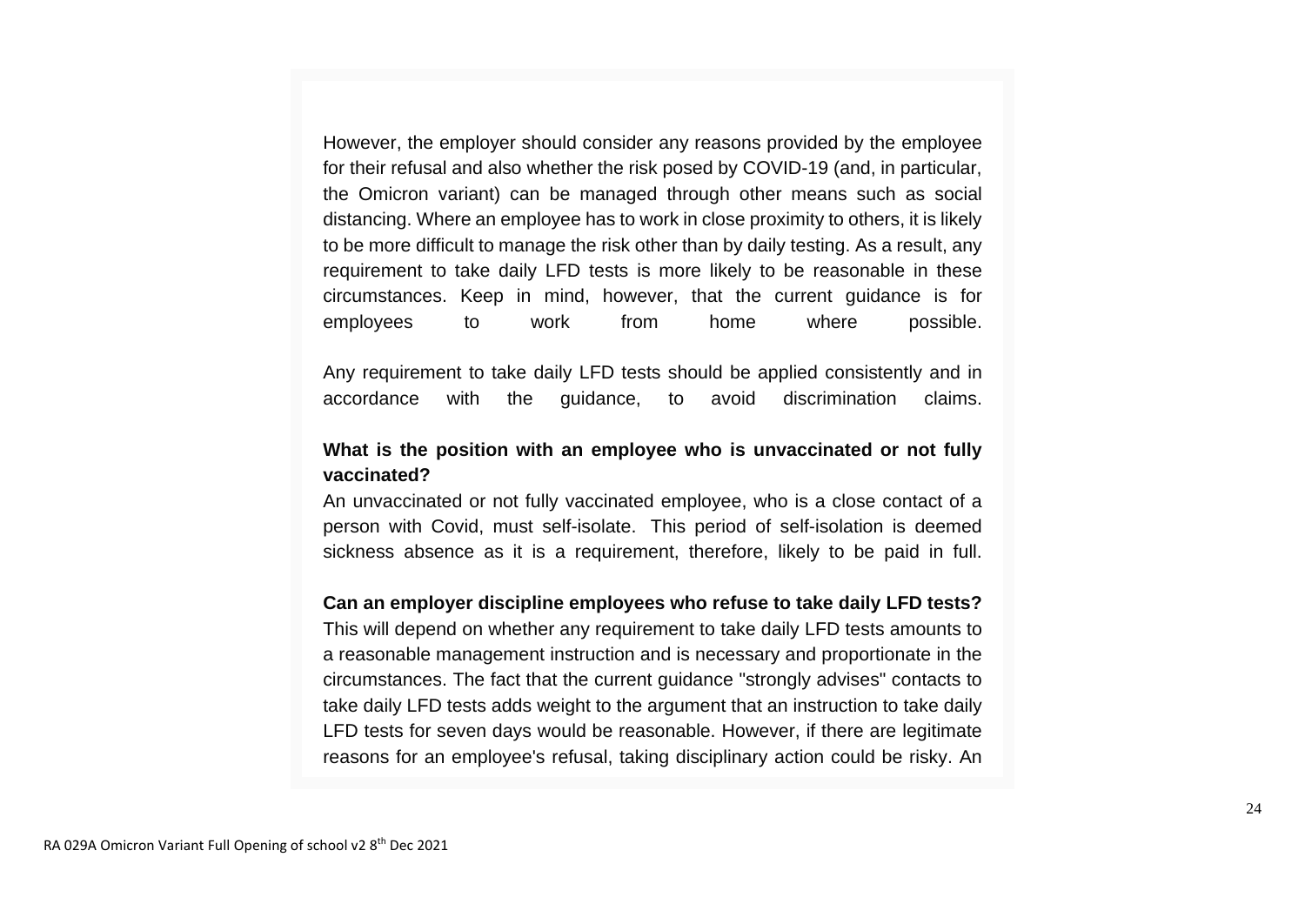employer should keep in mind that some individuals are finding it difficult to obtain LFD tests given the spike in demand.

**Can an employee be sent home without pay for refusing to take daily LFD tests if they have been identified as a contact of a COVID-19 case?** The issue of pay is problematic. An employee is likely to argue that they are willing and able to work, meaning that they should be paid in full. The employer may argue that they are unable to work because, without undertaking daily tests, they pose a health and safety risk to the workforce and are acting contrary to current guidance.

We would favour this latter approach. However, we are unaware of any specific guidance or authority on this issue. As detailed above, an employer should consider whether it is reasonable to request daily testing in the circumstances. It should also consider any alternatives to suspending without pay. Suspending an employee without pay or failing to provide work could be a breach of the implied terms of the employment contract, unless there is express provision in the employment contract allowing it). If an employee has symptoms this will be sickness absence.

**Can an employee continue to come to work if they refuse to test for 7 days?** We have spoken to Jeanne Fairbrother at Jeanne Fairbrother Associates, who provides specialist H&S advice to schools. We both take the view if an employee refuses to take lateral flow test they can continue to come to work if this is supported by the risk assessment. There should be an individual risk assessment and additional control measures put in place. For example:-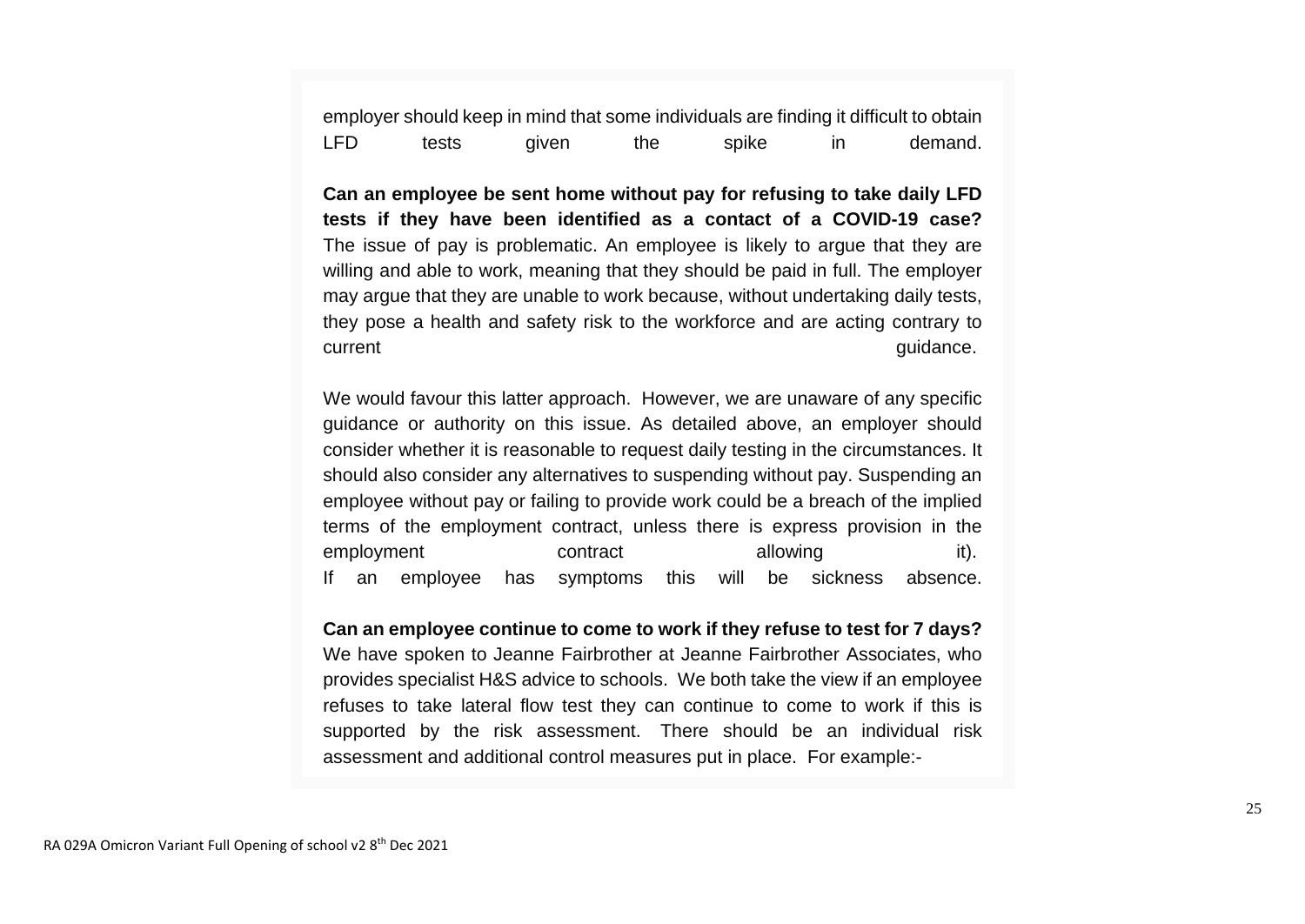- Completion of a Covid questionnaire at the start of each day, to confirm the employee has no symptoms.
- Adhere to social distancing.
- Not to attend meetings.
- Move around school wearing a face covering and avoid staffrooms etc.
- Enhanced hand and respiratory hygiene.
- Ensure areas are well-ventilated.
- Temperature tests.

Jeanne has provided an up to date risk assessment, whole school and individual, together with a self-declaration that she is happy to share. Here are the links:-

| Whole | School                  | <b>Risk</b> | <b>Assessment</b>                                          | update |      | <b>Dec</b> | 2021 |
|-------|-------------------------|-------------|------------------------------------------------------------|--------|------|------------|------|
|       |                         |             |                                                            |        |      |            |      |
|       |                         |             | Close Contact no LFD Individual Risk Assessment - Dec 2021 |        |      |            |      |
|       |                         |             |                                                            |        |      |            |      |
|       | <b>Self-Declaration</b> |             | Covid                                                      |        | Dec. |            | 2021 |
|       |                         |             |                                                            |        |      |            |      |

**What is the latest Public Health England advice?** The emphasis from PHE appears to be slightly different. One of our clients asked PHE whether people who have been positive in the last 90 days need to do daily testing. The response was 'if you are identified as a contact (but have had PCR in last 90 days) then, yes, they are to do LFD's for 7 days *to avoid isolation.*'

The clear indication here is that a refusal to test could lead to self-isolation. There is nothing in any guidance we have seen that would support that position.